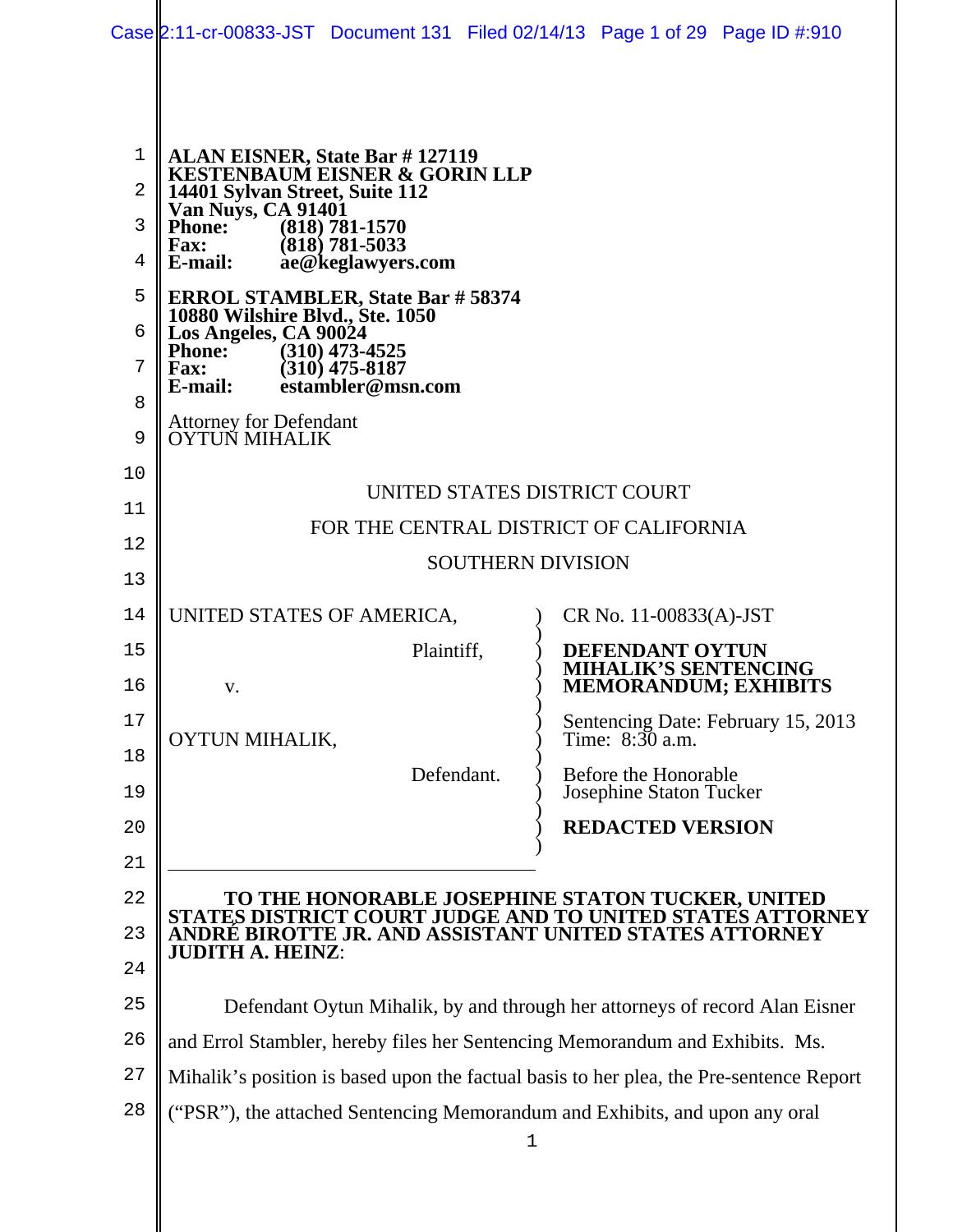$\parallel$ 

| $\mathbf{1}$   |                                             | argument that may be presented at the time of the sentencing hearing pursuant to Federal |
|----------------|---------------------------------------------|------------------------------------------------------------------------------------------|
| $\overline{2}$ | Rules of Criminal Procedure, Rule 32(c)(1). |                                                                                          |
| 3              |                                             |                                                                                          |
| 4              |                                             | Respectfully submitted                                                                   |
| 5              |                                             | KESTENBAUM EISNER & GORIN LLP                                                            |
| 6              |                                             |                                                                                          |
| 7              | Dated: February 5, 2013                     | $\sqrt{s}$<br><u> 1980 - Andrea Station Books, amerikansk politik (d. 1980)</u>          |
| 8              |                                             | <b>ALAN EISNER</b>                                                                       |
| 9              |                                             | <b>Attorney for Defendant<br/>OYTUN MIHALIK</b>                                          |
| 10             |                                             |                                                                                          |
| 11             | Dated: February 5, 2013                     | $\sqrt{s}$                                                                               |
| 12             |                                             | ERROL STAMBLER<br>Attorney for Defendant<br>OYTUN MIHALIK                                |
| 13             |                                             |                                                                                          |
| 14             |                                             |                                                                                          |
| 15             |                                             |                                                                                          |
| 16             |                                             |                                                                                          |
| 17             |                                             |                                                                                          |
| 18             |                                             |                                                                                          |
| 19             |                                             |                                                                                          |
| 20             |                                             |                                                                                          |
| 21<br>22       |                                             |                                                                                          |
| 23             |                                             |                                                                                          |
| 24             |                                             |                                                                                          |
| 25             |                                             |                                                                                          |
| 26             |                                             |                                                                                          |
| 27             |                                             |                                                                                          |
| 28             |                                             |                                                                                          |
|                |                                             | $\overline{2}$                                                                           |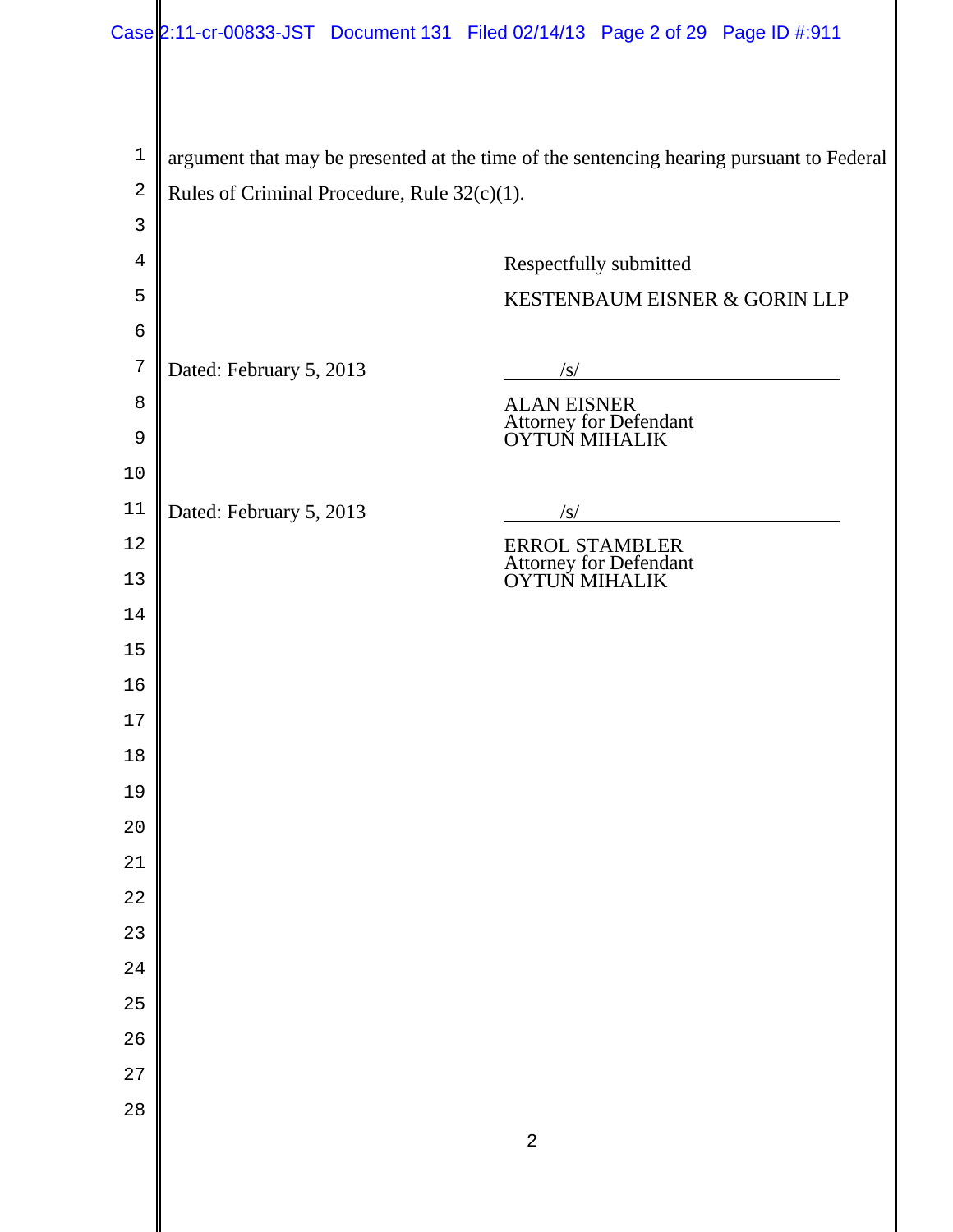|                |     |             |    | Case $2:11$ -cr-00833-JST Document 131 Filed 02/14/13 Page 3 of 29 Page ID #:912 |                                                                                                                |                                                                                                                                                                       |    |
|----------------|-----|-------------|----|----------------------------------------------------------------------------------|----------------------------------------------------------------------------------------------------------------|-----------------------------------------------------------------------------------------------------------------------------------------------------------------------|----|
|                |     |             |    |                                                                                  |                                                                                                                |                                                                                                                                                                       |    |
| $\mathbf 1$    |     |             |    |                                                                                  | <b>TABLE OF CONTENTS</b>                                                                                       |                                                                                                                                                                       |    |
| $\overline{2}$ | Ι.  |             |    |                                                                                  |                                                                                                                |                                                                                                                                                                       | 3  |
| 3              | II. |             |    |                                                                                  |                                                                                                                |                                                                                                                                                                       | 5  |
| 4              |     |             |    |                                                                                  |                                                                                                                |                                                                                                                                                                       |    |
| 5              |     | A.          |    | THE NATURE AND CIRCUMSTANCES OF THE OFFENSE                                      |                                                                                                                |                                                                                                                                                                       | 6  |
| 6              |     |             |    |                                                                                  |                                                                                                                |                                                                                                                                                                       |    |
| 7              |     |             | 1. |                                                                                  |                                                                                                                |                                                                                                                                                                       | 6  |
| 8              |     |             |    |                                                                                  |                                                                                                                |                                                                                                                                                                       |    |
| 9              |     |             | 2. |                                                                                  |                                                                                                                | Immediately Following the Separation From Her Husband, Oytun<br>Learned That Her Brother, With Whom She Was Extremely Close,<br>Would Be Traveling On A Pilgrimage To |    |
| 10             |     |             |    |                                                                                  |                                                                                                                |                                                                                                                                                                       |    |
| 11             |     |             |    |                                                                                  |                                                                                                                |                                                                                                                                                                       |    |
| 12             |     |             | 3. |                                                                                  | Oytun Was Referred To The cihadmedia.com Website In<br>Order To Contact Her Brother, Which Resulted In 31 Days | Of                                                                                                                                                                    |    |
| 13             |     |             |    |                                                                                  |                                                                                                                | Activity, After Which She Voluntarily Terminated All Electronic                                                                                                       | 8  |
| 14             |     |             |    |                                                                                  |                                                                                                                |                                                                                                                                                                       |    |
| 15             |     | <b>B.</b>   |    | SUPPORT A MITIGATED SENTENCE                                                     |                                                                                                                | THE HISTORY AND CHARACTERISTICS OF THE DEFENDANT                                                                                                                      | 10 |
| 16             |     |             |    |                                                                                  |                                                                                                                |                                                                                                                                                                       |    |
| 17             |     | $C_{\cdot}$ |    |                                                                                  |                                                                                                                | OYTUN'S REQUESTED SENTENCE IS IN LINE WITH OTHER<br>TERRORISM CASES INVOLVING SIMILAR OR MORE EGREGIOUS                                                               |    |
| 18             |     |             |    |                                                                                  |                                                                                                                |                                                                                                                                                                       | 13 |
| 19             |     | D           |    |                                                                                  |                                                                                                                | SECTION 3553(A) FACTORS CONCERNING THE NEED FOR THE                                                                                                                   |    |
| 20             |     |             |    |                                                                                  |                                                                                                                |                                                                                                                                                                       | 15 |
| 21             |     |             | 1. |                                                                                  | THE SERIOUSNESS OF THE OFFENSE                                                                                 |                                                                                                                                                                       | 16 |
| 22             |     |             | 2. |                                                                                  | THE NEED TO PROVIDE JUST PUNISHMENT                                                                            |                                                                                                                                                                       | 18 |
| 23             |     |             | 3. |                                                                                  | THE NEED TO PROTECT THE PUBLIC                                                                                 |                                                                                                                                                                       | 19 |
| 24             |     |             | 4. |                                                                                  | THERE IS A LOW LIKLIHOOD OF RECIDIVISM                                                                         |                                                                                                                                                                       | 19 |
| 25<br>26       |     |             |    |                                                                                  |                                                                                                                |                                                                                                                                                                       |    |
| 27             | Ш.  |             |    |                                                                                  |                                                                                                                |                                                                                                                                                                       | 19 |
| 28             |     |             |    |                                                                                  |                                                                                                                |                                                                                                                                                                       |    |
|                |     |             |    |                                                                                  | i                                                                                                              |                                                                                                                                                                       |    |
|                |     |             |    |                                                                                  |                                                                                                                |                                                                                                                                                                       |    |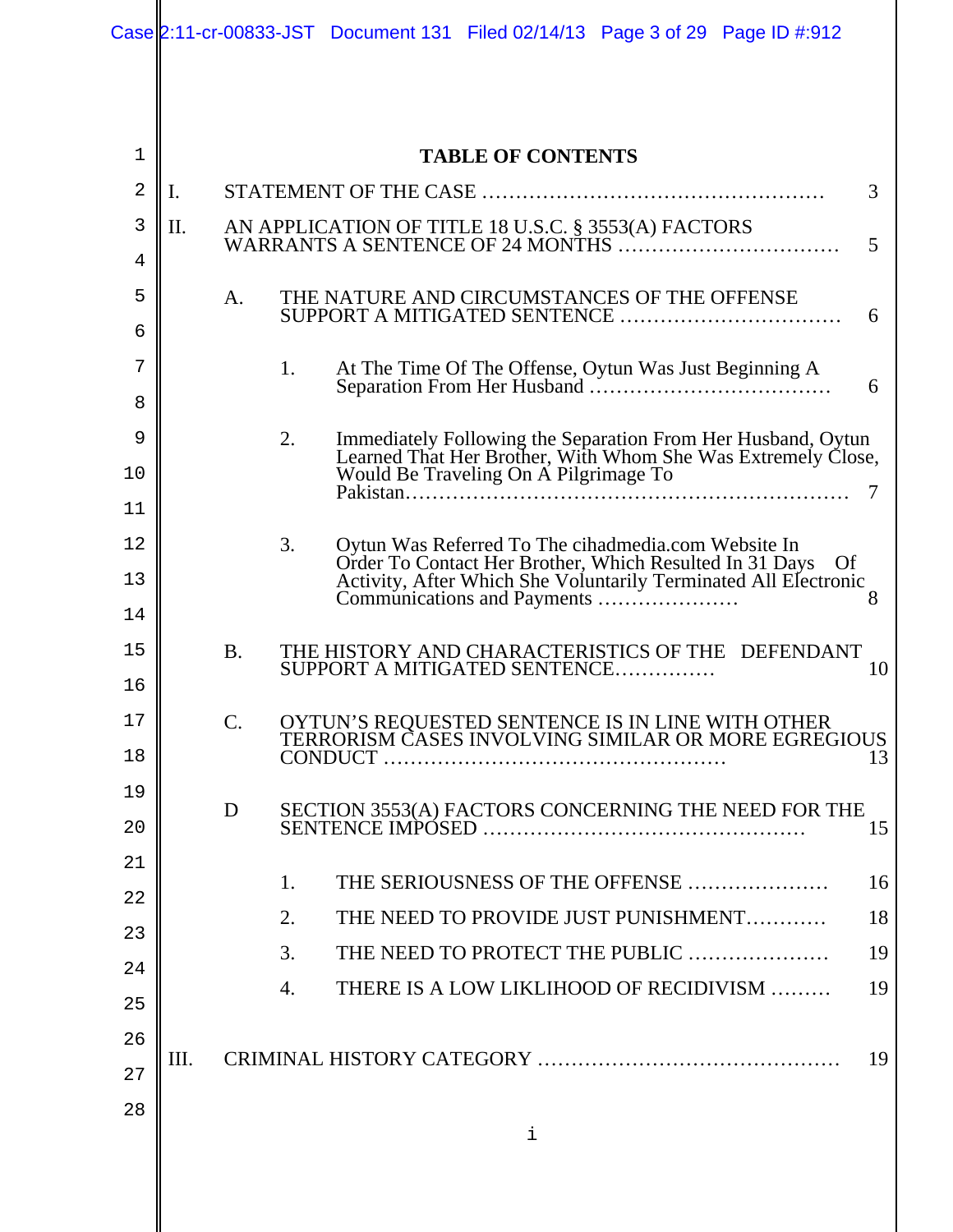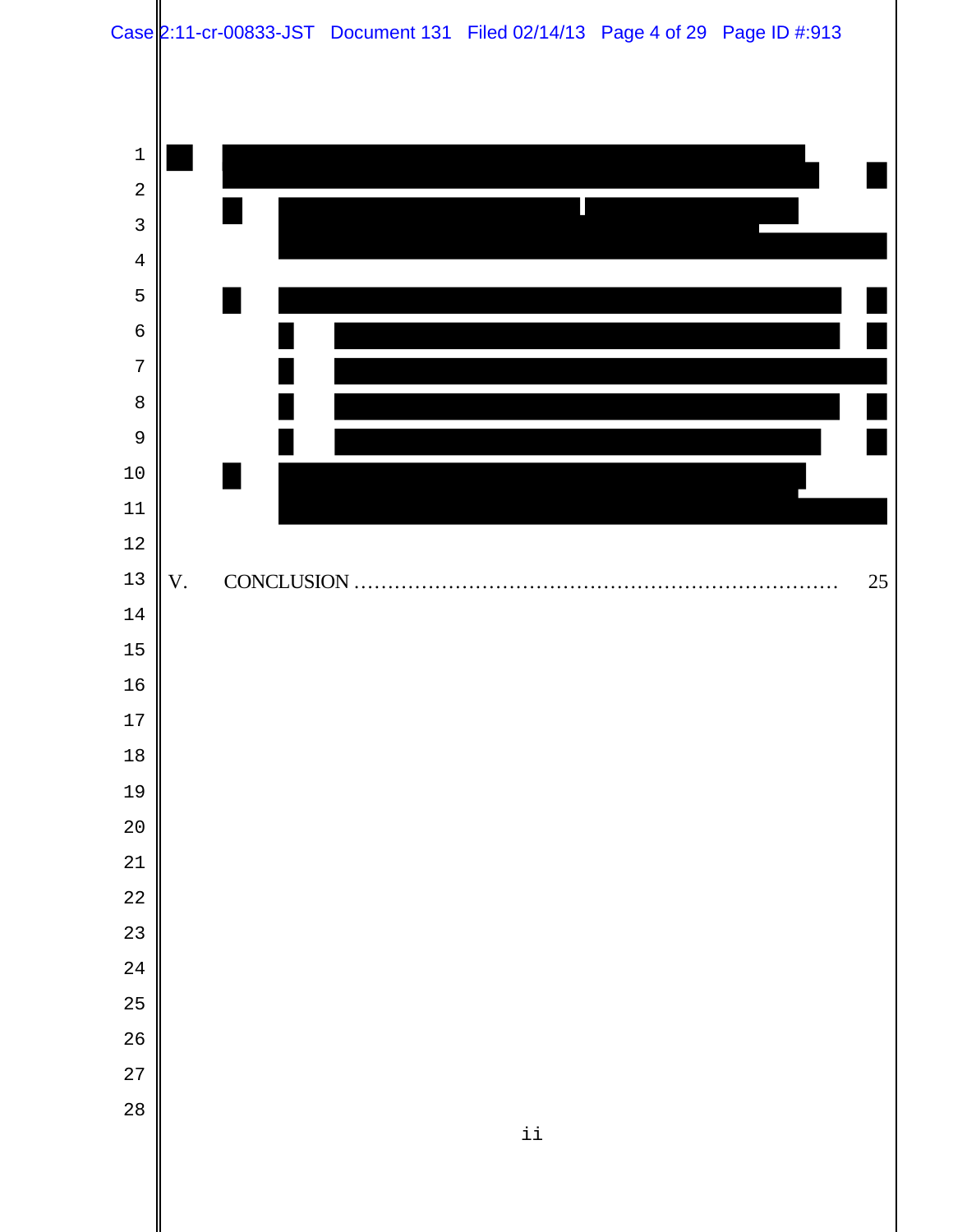2

3

#### **MEMORANDUM OF POINTS AND AUTHORITIES I STATEMENT OF THE CASE**

4 5 6 7 8 9 10 11 12 13 14 15 16 17 18 19 20 21 22 23 24 On August 29, 2011, defendant Oytun Mihalik was charged in a Criminal Complaint with making False Statements in violation of 18 U.S.C. §1001(a)(2). The Complaint alleged that she provided false information regarding three money orders she sent to Pakistan, over a one month period, totaling \$2,050 dollars. On August 30, 2011 Ms. Mihalik was indicted on that same charge – the Indictment including the allegation that the false statements were made in a manner involving international terrorism as defined in 18 U.S.C. § 2331. On December 21, 2011 the government filed a four count First Superseding Indictment. Counts One through Three allege providing Material Support to Terrorists (one count for each money order sent), in violation of 18 U.S.C. § 2339A; Count Four alleges False Statements, in violation of 18 U.S.C. §1002(a)(2). On August 10, 2012 Ms. Mihalik pled guilty pursuant to Plea Agreement. Under that agreement, the parties stipulated to a base offense level of twenty-seven, pursuant to 2A2.1(a)(2); a 12-level adjustment under 3A1.4 for a crime intending to promote terrorism; and three-level reduction for acceptance of responsibility, pursuant to 3E1.1(a),(b), for a total offense level of 36. The terrorism enhancement under 3A1.4 also increases a defendant's criminal history to level VI. The plea agreement contemplates and states: "the defendant can argue that a variance from the otherwise applicable advisory guideline sentencing range is appropriate given consideration of relevant factors under 18 U.S.C. §3553(a) [and] argue that a downward departure from Criminal History Category VI is appropriate given the facts of this case. (Plea Agreement, ¶¶ 16-18).

25 26 27 28 Probation similarly determines that the total offense level under the Guidelines is 36, with a Criminal History Category VI, and recommends a sentence of 180 months,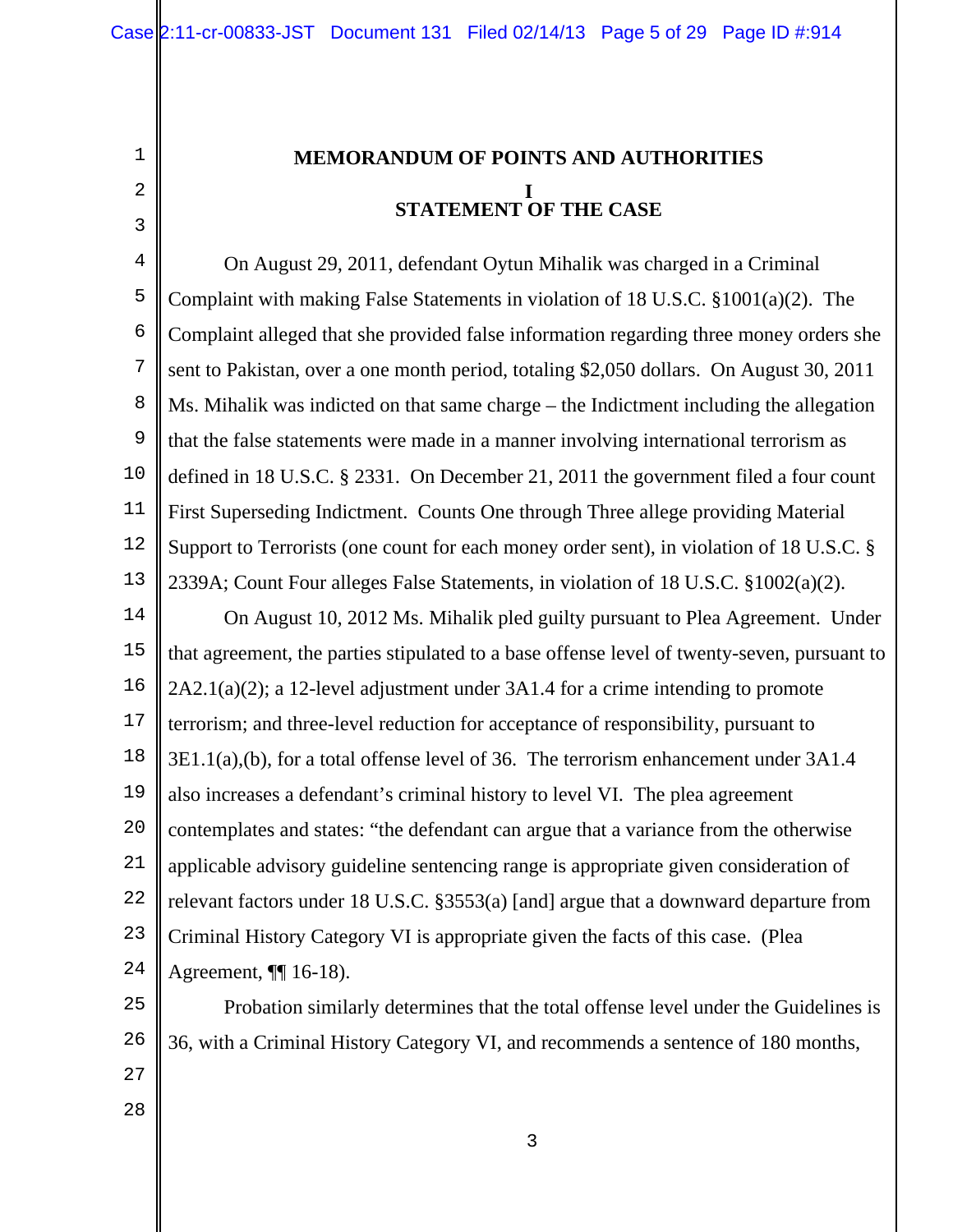which is the 15-year statutory maximum for Count one, the count of conviction. $1$ The government has recommended a sentence of 12 years imprisonment,

5 6 7 8 9 10 Defendant requests a sentence of 24-months. Defendant recognizes that this sentence is substantially less than both the government and probation's recommendation. Defendant further recognizes that this crime is serious and the court's sentence must address the seriousness of the crime, respect for the law, and afford adequate deterrence. Nonetheless this case is particularly unique, and the offense was committed under unusual and mitigating circumstances.

11 12 13 14 15 16 17 18 19 20 21 22 Ms. Mihalik's total monetary contribution was \$2,050 dollars. She sent the money orders over a one-month period of time, when she had just been separated and living apart from her husband. She stopped her support, and in fact stopped contact with the person whom she believed she was sending the money to, on her own, prior to detection and prior to intervention by law enforcement. This one-month period was a tumultuous period in Ms. Mihalik's life. Besides being recently separated from her husband, she had recently become aware that her mother may have lung cancer. It was during this time that she was informed of her brother's pilgrimage to Pakistan, and was informed of a website where she could contact the group where he intended to travel. Through this website she began an email exchange with a person identifying himself as Ebu Bera, $^2$  and communicated with him in substantial part in an attempt to insure that her brother would be received and treated well at his destination.

23

24

1

2

3

4

 Additionally, Ms. Mihalik's actions, despite the email exchanges with Ebu Bera, were not wholly ideologically motivated. As evidenced by emails she sent just one year

25

i<br>Li

<sup>26</sup> 1 The otherwise advisory guideline range is 324-404 months.

<sup>27</sup> 28 2 Ebu Bera is the name he refers to himself as in the e-mail communications, but he is referred to by various names in the discovery including Ebu Bera and Zekeriya Cifti; the name he used to receive the payments from Oytun is Inayatullah or Natullah.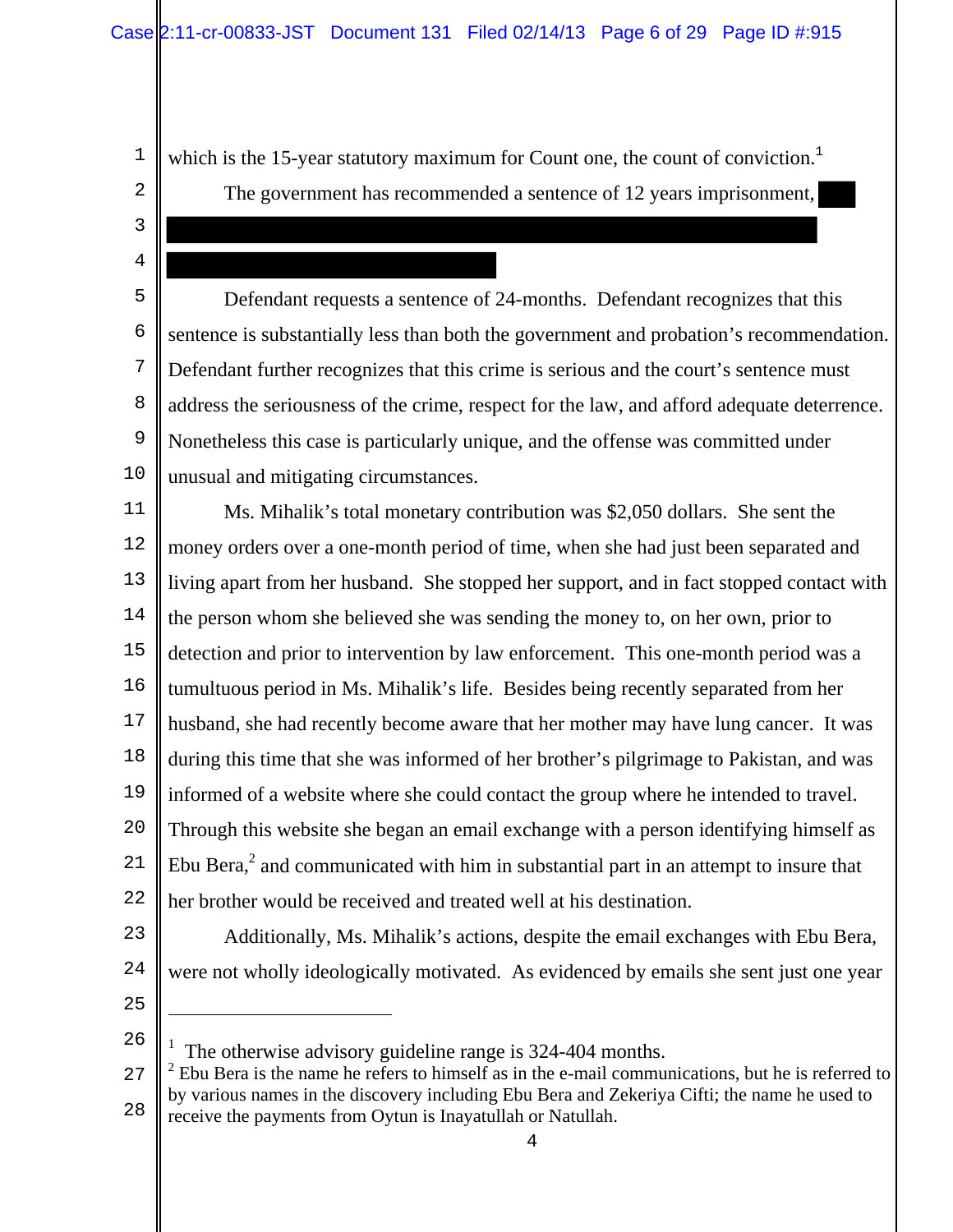1 2 3 prior, she had also donated money to the Kurban Foundation, funds that went to support Turkish soldiers and their families – a group that would be philosophically opposed to the supposed group to whom she sent funds.

5 4 5 6 7 8 9 10 11 12 13 14 15 16 17 18 19 20 21 22 23 24 25 26 27 28 The actual destination of the funds and the actual use of the funds defendant sent is also unclear. Ebu Bera claimed at one time that the funds were needed to pay off a car, and at another time were used to fix his home, and yet at another time used for flood relief. A reading of the emails themselves reveals that Ms. Mihalik was being solicited, and even manipulated, by the person identifying himself as Ebu Bera. In sum, this woman who has lead an extremely law abiding life in her then 38 years, committed this crime under a unique and mitigating set of circumstances that this Court is asked to consider in imposing her sentence. **II AN APPLICATION OF TITLE 18 U.S.C. § 3553(A) FACTORS WARRANTS A SENTENCE OF 24 MONTHS**  The overriding principle and basic mandate of Section 3553(a) requires district courts to impose a sentence "sufficient, but not greater than necessary," to comply with the four purposes of sentencing set forth in  $\S 3553(a)(2)$  which are: (a) retribution (to reflect seriousness of the offense, to promote respect for the law, and to provide "just punishment"); (b) deterrence; (c) incapacitation ("to protect the public from further crimes"); and (d) rehabilitation ("to provide the defendant with needed educational or vocational training, medical care, or other correctional treatment.) The factors which this Court must consider pursuant to Title 18 U.S.C. § 3553(a) are the following: (1) the nature and circumstances of the offense and the history and characteristics of the defendant; (2) the need for the sentence imposed;<br>  $(3)$  the kind of sentences available;<br>  $(4)$  the sentencing range established for the applicable category of offense committed, including the (now non-mandatory) guideline range;<br>(5) any pertinent policy statement issued by the Sentencing Commission;<br>(6) the need to avoid unwarranted sentencing disparity; and<br>(7) the need to provide res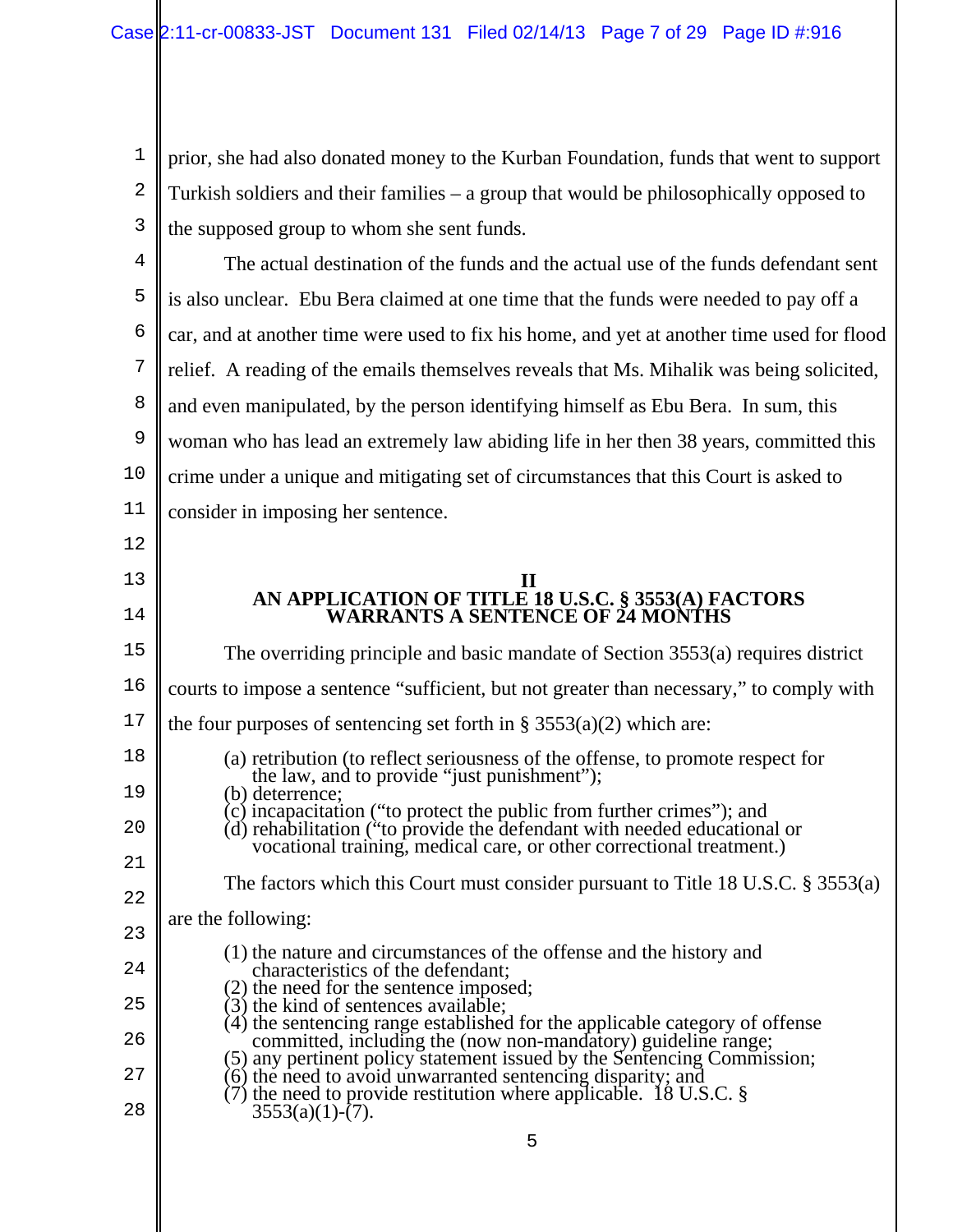3

4

5

6

7

8

9

10

11

12

13

14

15

#### **A. THE NATURE AND CIRCUMSTANCES OF THE OFFENSE SUPPORT A MITIGATED SENTENCE**

Oytun has acknowledged her wrongdoing,

(*Exhibit A*). She

has no criminal history prior to this case, either in the United States (*Id.*, ¶ 31), or in Turkey (*Exhibit B*).

In her plea, Oytun has admitted to her e-mail exchange and sending funds to Pakistan, as well as awareness that Ebu Bera was involved with an organization that was associated with the Taliban. However, an understanding of the circumstances in her life prior to her one month e-mail communication with Ebu Bera, it is clear that Oytun was not singularly motivated by a passionate radical ideology. Oytun had even made previous donations to the Turkish Armed Forces (*Exhibit C*), a military group opposed to both Al-Qaeda and the Taliban. As documented below, Oytun's month-long aberrational conduct seems to have been more motivated by her own confused and conflicted mental state and her love and anxiety about her brother Onur.

- 16
- 17

# **1. At The Time Of The Offense, Oytun Was Just Beginning A Separation From Her Husband**

18 19 20 21 22 23 24 25 26 Oytun met her second and current husband, Errol, in 2007. In discussing her marriage with psychiatrist Dr. Richard Romanoff, Ph.D. (see Report of Dr. Romanoff – *Exhibit D*; C.V. of Dr. Romanoff – *Exhibit E*)she described Errol as "financially irresponsible, and … a heavy drinker, who became more verbally abusive when intoxicated," all traits that she did not see in him until after they were married. (*Exhibit D,* p. 11). Their marriage also encountered difficulties over Oytun's "efforts to become pregnant through in vitro fertilization." (*Id.*). She explained to Dr. Romanoff that "this was an extremely stressful and difficult period of time for her, and … she felt no support at all from her husband." (*Id.*).

27 28 Oytun "did eventually become pregnant, though she said, 'something bad happened one day, I had some kind of allergic reaction.' She said that she lost the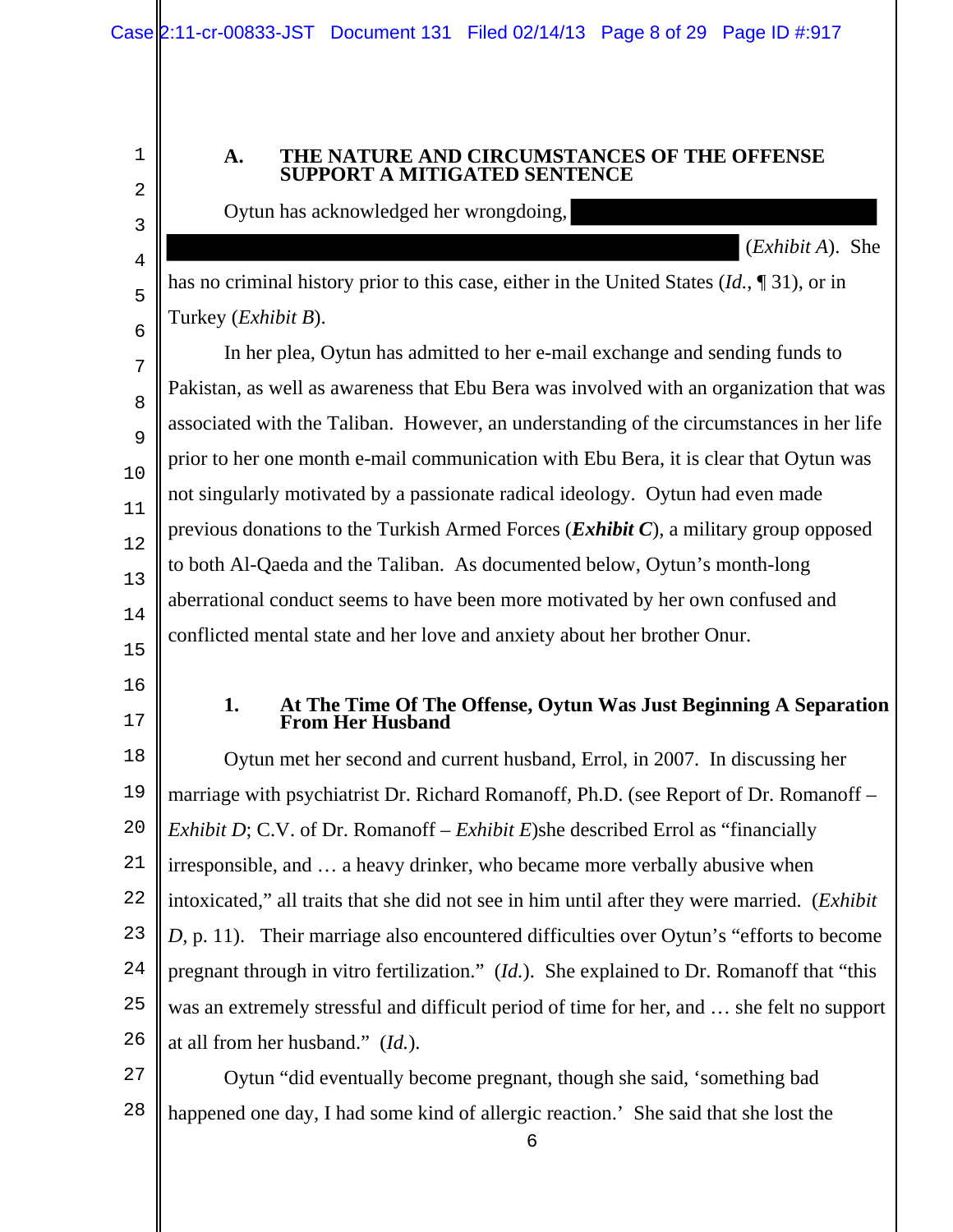1 2 pregnancy, and felt completely ignored by Errol, describing this period of time as 'a nightmare' for her." (*Id.*).

3 4 5 6 As the stress in the marriage continued, Ms. Mahalik finally "in December of 2010…decided to move out to her own apartment, 'for a trial separation.'" *Id.* She rented a place to stay at Homestead Suites, at 5990 Corporate Avenue, Cypress, CA 90630, as confirmed by Rick Orozco, an employee of Homestead Suites. (*Exhibit F*).

7 8 9 10 11 12 At this time, Oytun was also anxious about her mother's chronic cough which she had noticed during her previous trip to Turkey. (*Exhibit A*.) Oytun's worries would unfortunately later prove justified as a pulmonary examination of her mother would reveal a serious lung ailment. (*Exhibit G*). A week after moving out from her husband, and while dealing with these anxieties, she received a phone call from her brother Onur. (*Exhibit D*, p. 11)*.* 

- 13
- 14 15

# **2. Immediately Following the Separation From Her Husband, Oytun Learned That Her Brother, With Whom She Was Extremely Close, Would Be Traveling On A Pilgrimage To Pakistan.**

16 17 18 19 20 21 22 23 Oytun grew up with two older brothers, Onat, who was eight years older than her, and Onur, who was four years older than her. (*Exhibit D*, p. 5). While Oytun was never particularly close with Onat, her relationship with Onur was the opposite. (*Id,* p. 6). In discussions between her and Dr. Romanoff about her brothers, Dr. Romanoff even noticed that "[h]er demeanor then changed dramatically when she began discussing her middle brother Onur" after discussing Onat. (*Id,* p. 6). About Onur, Oytun stated that "[h]e was always there for me, there's a lot of respect between us, he has a genius mind, he never studies, but he's a genius…" (*Id.*, p. 7).

24 25 26 27 28 A week after the separation between Oytun and her husband began in December, 2010, Onur "called from Istanbul, telling her that he was also separating from his wife, and then abruptly told her that he was planning to travel 'to Pakistan or some place, to one of those areas where everyone is struggling,' in order to further his studies of Islam." (*Id.*, p. 11). Dr. Romanoff elaborates on the aftermath of this phone call: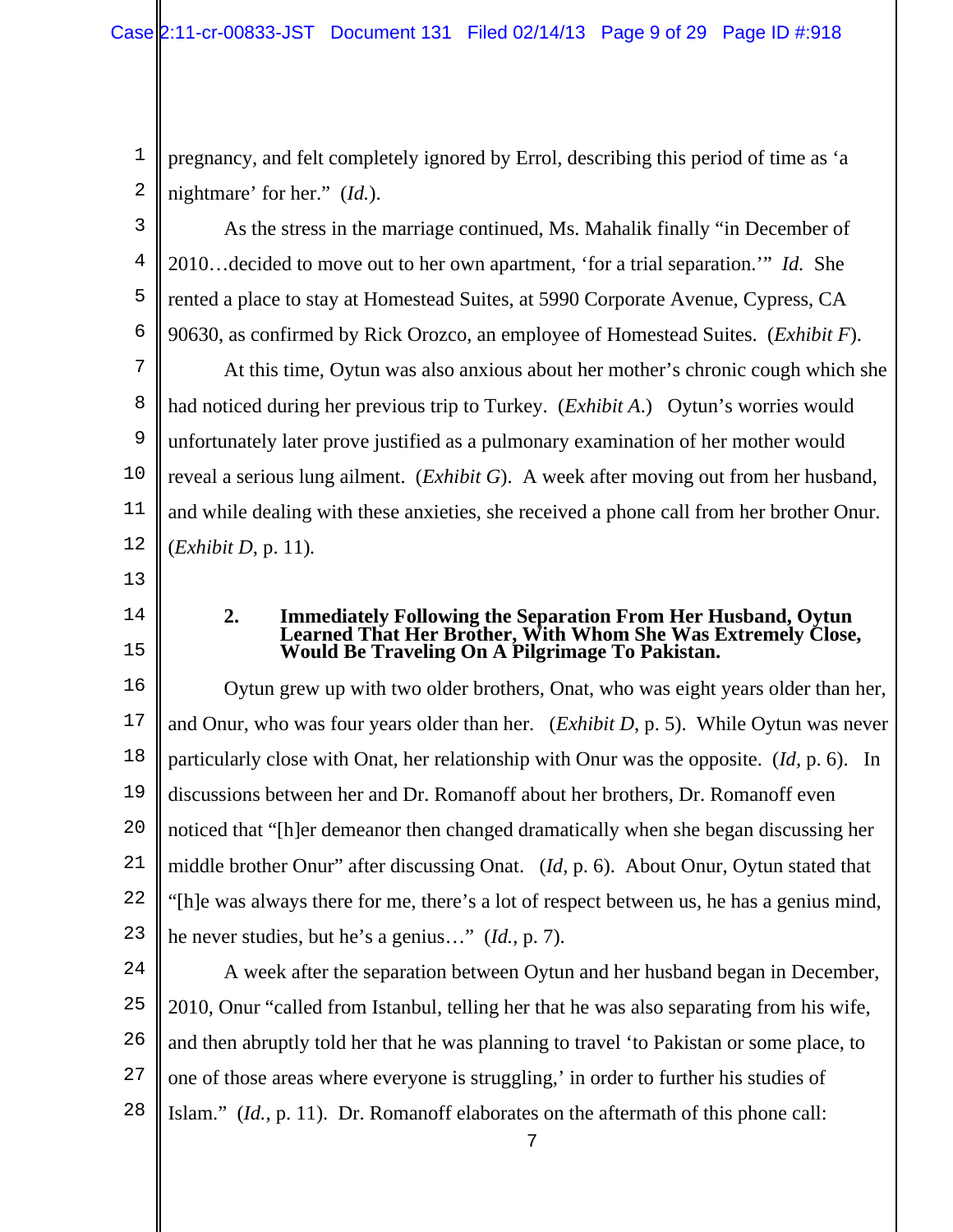|      | Case #:11-cr-00833-JST Document 131 Filed 02/14/13 Page 10 of 29 Page ID #:919                                                                                                                                                         |  |  |  |
|------|----------------------------------------------------------------------------------------------------------------------------------------------------------------------------------------------------------------------------------------|--|--|--|
| 1    |                                                                                                                                                                                                                                        |  |  |  |
| 2    | "She said that upon hearing this information she was 'shocked and<br>devastated,' and 'I couldn't sleep for thirty-six hours, I called work, I said I<br>couldn't come in, I felt I'd lost my brother, that I'd never see him again, I |  |  |  |
| 3    | was crying.' She again discussed how much she loved her brother and,<br>while crying during our session said, 'you have to understand, he's a great person, he has a great mind, he's not like other people.' Following up on          |  |  |  |
| 4    | her above noted comment that her brother was traveling to this area in order                                                                                                                                                           |  |  |  |
| 5    | to pursue his religious studies she said, 'I've always wanted to understand my brother's perspective, even though I can't, because he has a genius                                                                                     |  |  |  |
| 6    | mind, so I can't really understand, so I began exploring, why was he doing<br>this, I had no idea, I began listening to people on YouTube, I began<br>listening to courses on religion, on Islam, on Allah; my brother was sending     |  |  |  |
| 7    | e-mails to me, he was calling me, he told me to tell my mother and father,                                                                                                                                                             |  |  |  |
| 8    | he was not calling his brother, who was there, but me, he was putting all the<br>burden on me, to tell our parents."                                                                                                                   |  |  |  |
| 9    | $(Id., p. 11-12).$                                                                                                                                                                                                                     |  |  |  |
| 10   | 3.<br>Oytun Was Referred To The cihadmedia.com Website In Order To                                                                                                                                                                     |  |  |  |
| 11   | Contact Her Brother, Which Resulted In 31 Days Of Activity, After<br><b>Which She Voluntarily Terminated All Electronic Communications</b>                                                                                             |  |  |  |
| 12   | and Payments                                                                                                                                                                                                                           |  |  |  |
| 13   | In a flurry of activity over the course of 31 days, from December 20, 2010, to                                                                                                                                                         |  |  |  |
| 14   | January 20, 2010, Oytun exchanged 33 e-mails with a man, Ebu Bera, whom she met                                                                                                                                                        |  |  |  |
| 15   | through a website which she was referred to after finding out her brother was travelling                                                                                                                                               |  |  |  |
| 16   | to Pakistan. ( <i>Exhibit H</i> ). During those 31 days, she sent him three payments totaling                                                                                                                                          |  |  |  |
| $17$ | \$2,050 (\$750 on December 21, 2010; \$600 on December 29, 2010; and \$700 on January                                                                                                                                                  |  |  |  |
| 18   | 11, 2011). (Id.) Following this flurry of activity, Oytun voluntarily ceased                                                                                                                                                           |  |  |  |
| 19   | communicating with the individual and ceased sending payments.                                                                                                                                                                         |  |  |  |
| 20   | The e-mails themselves raise more questions than answers. It is not clear from                                                                                                                                                         |  |  |  |
| 21   | any of the e-mails who specifically is fighting, who is being fought, where the fighting is                                                                                                                                            |  |  |  |
| 22   | occurring, and if fighting is even happening. There is no mention of a specified enemy,                                                                                                                                                |  |  |  |
| 23   | a specified location, or a specified plan. While the e-mail communications do contain                                                                                                                                                  |  |  |  |
| 24   | references to "jihad," "infidels," and "mujadeen," none of the communications mention                                                                                                                                                  |  |  |  |
| 25   | any international type of attack or express any anti-American sentiment. In fact,                                                                                                                                                      |  |  |  |
| 26   | America is never even mentioned in the e-mails other than Oytun's explaining the origin                                                                                                                                                |  |  |  |
| 27   | of her cell phone number. ( <i>Exhibit H</i> , Bates 2387, E-mail No. 4.)                                                                                                                                                              |  |  |  |
| 28   |                                                                                                                                                                                                                                        |  |  |  |
|      | 8                                                                                                                                                                                                                                      |  |  |  |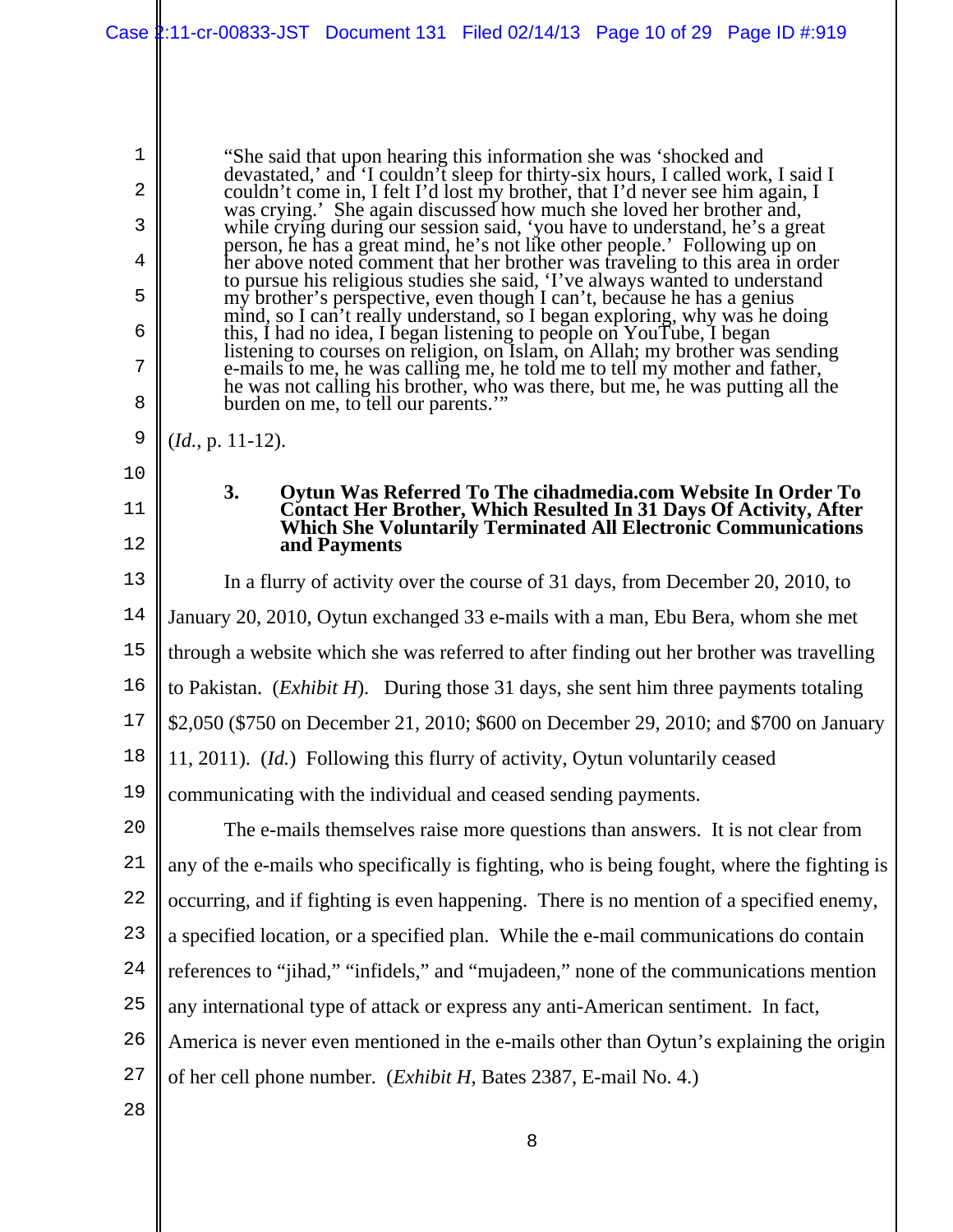1 2 3 4 5 6 The purpose of the funds is equally unclear. In an e-mail sent on January 9, 2011, Ebu Bera mentions using the money sent by Oytun to buy "a car for the operations." (*Exhibit H*, Bates 2375, E-mail No. 22.) Ebu Bera does not provide any additional information regarding these "operations." Eleven days and ten e-mails later, the vehicle debt was still being addressed in Oytun's final e-mail. (*Exhibit H*, Bates 2373, E-mail No. 33.)

 When Ebu Bera was later interviewed, he explained to the FBI that he himself was being used by an individual named Abdurraham, and he had only a dim recollection of his communications with Oytun:



#### (*Exhibit I,* Bates 3308, 3310.)

7

8

9

10

11

12

13

14

15

16

17

18

19

20

21

22

23

24

25

26

27

28

 Ebu Bera's bare remembrance of communications with Oytun strongly contrasts the language used in the e-mails, in which Oytun is lavishly praised for her contributions, with Ebu Bera even asking at one point if he can refer to Oytun as his mother (in what must have been an emotionally powerful message to a woman whose only pregnancy resulted in a miscarriage). (*Exhibit H*, Bates 2375, E-mail No. 24.) The emotional impact of the e-mails was also clearly enhanced by the references to her brother's arrival, with Ebu Bera expressing that he was "very delighted that [her brother was] coming over here." (*Exhibit H*, Bates 2387, E-mail No. 2.)

Given Oytun's state of mind at the time she initiated these communications, her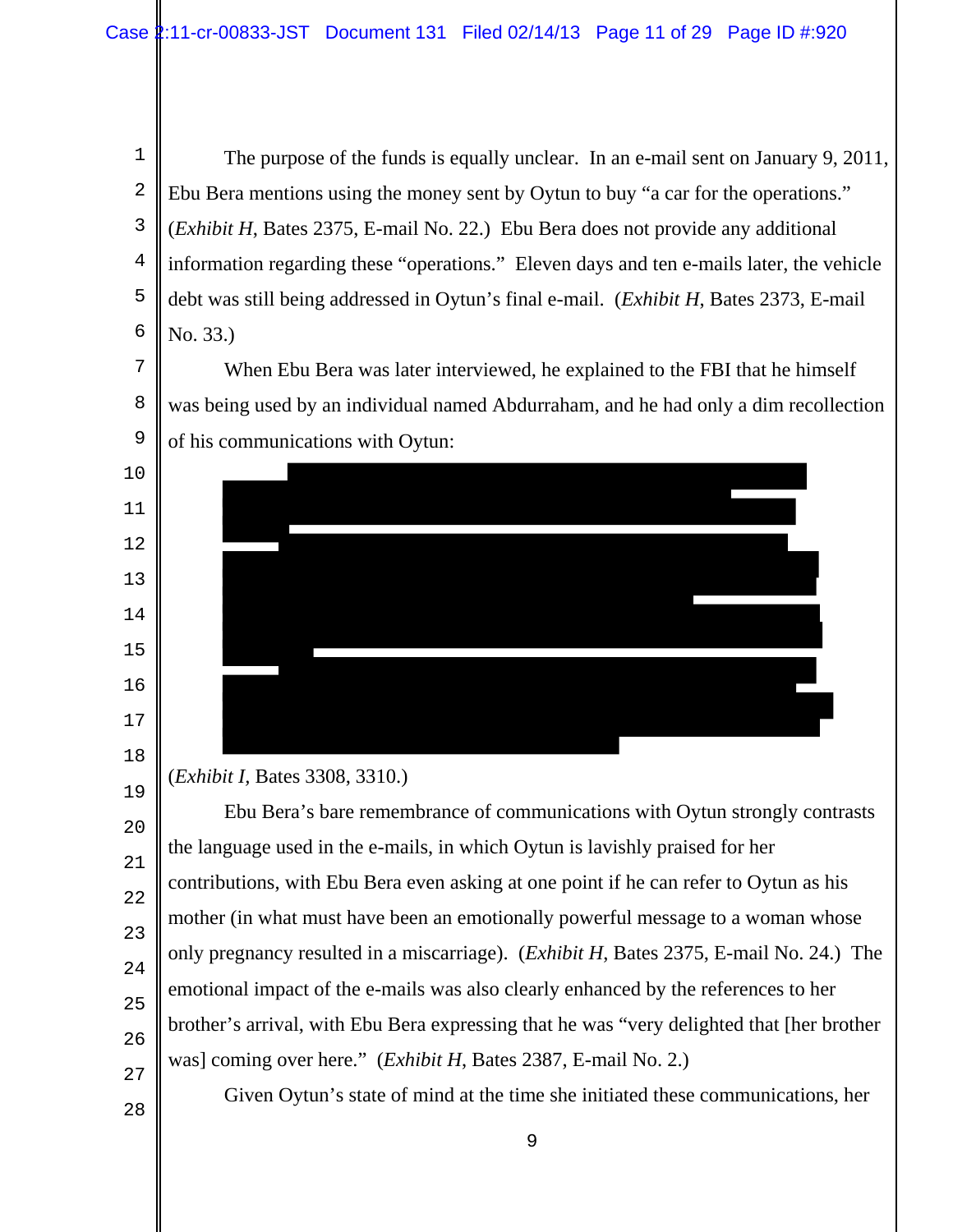1 2 3 4 5 separation from her husband, her worries about her mother, and her worries about and interest in her brother's life, these e-mails, laden with praise and encouragement, found an easy prey. After 31 days, however, Oytun snapped out of her lulled days, ceased all communication, and ceased sending payments. Her bank records from Turkey provide further support that no further payments were made after this cessation. (*Exhibit J*.)

6 7 8 9 10 11 12 13 14 When explaining her motivations to Dr. Romanoff, she acknowledged receiving "motivational vers[es] form the Koran" from Ebu Bera and that those verses "motivated me to donate, that I was loaning money to God, and I felt very good about giving, I mean spiritually, that's what I was feeling." (*Exhibit D*, p. 12.) She continued, though, "I didn't want them to think that I was only checking on my brother, but I was hoping that through the money they'd make sure he was okay, that he'd be taken care of, so I sent money three times." (*Id.*) When she "finally…received confirmation that her brother was actually there... 'I remember I was feeling so relieved, that he was safe." (*Id.*)

Oytun has since acknowledged her wrongdoing and expressed her apologies,

16 writing to the Court:

> "The day that I plead guilty; looking around the courtroom, prosecutors, the American flag, everything seemed so surreal. The reality of my great loss very low, ashamed, and miserable in front of everybody. That was my farewell to the country that I truly love very much. I'm deeply sorry."

20 (*Exhibit A*.)

21

22

15

17

18

19

 **B. THE HISTORY AND CHARACTERISTICS OF THE DEFENDANT SUPPORT A MITIGATED SENTENCE** 

23 24 25 26 27 28 Oytun was born in 1972 in Istanbul, Turkey. (PSR, ¶ 36.) As stated previously, she has no criminal history prior to this case, either in the United States (*Id.*, ¶ 31), or in Turkey (*Exhibit B*). Her father, who is now 79 years old, works as a pharmacist, while her mother, who is now 69 years old, is a housewife. (*Id.*, ¶ 36.) Her oldest brother Onat is a medical doctor while her other brother Onur now "works in a plant manufacturing eye solutions for cataract surgeries." (*Id.*, ¶ 37.)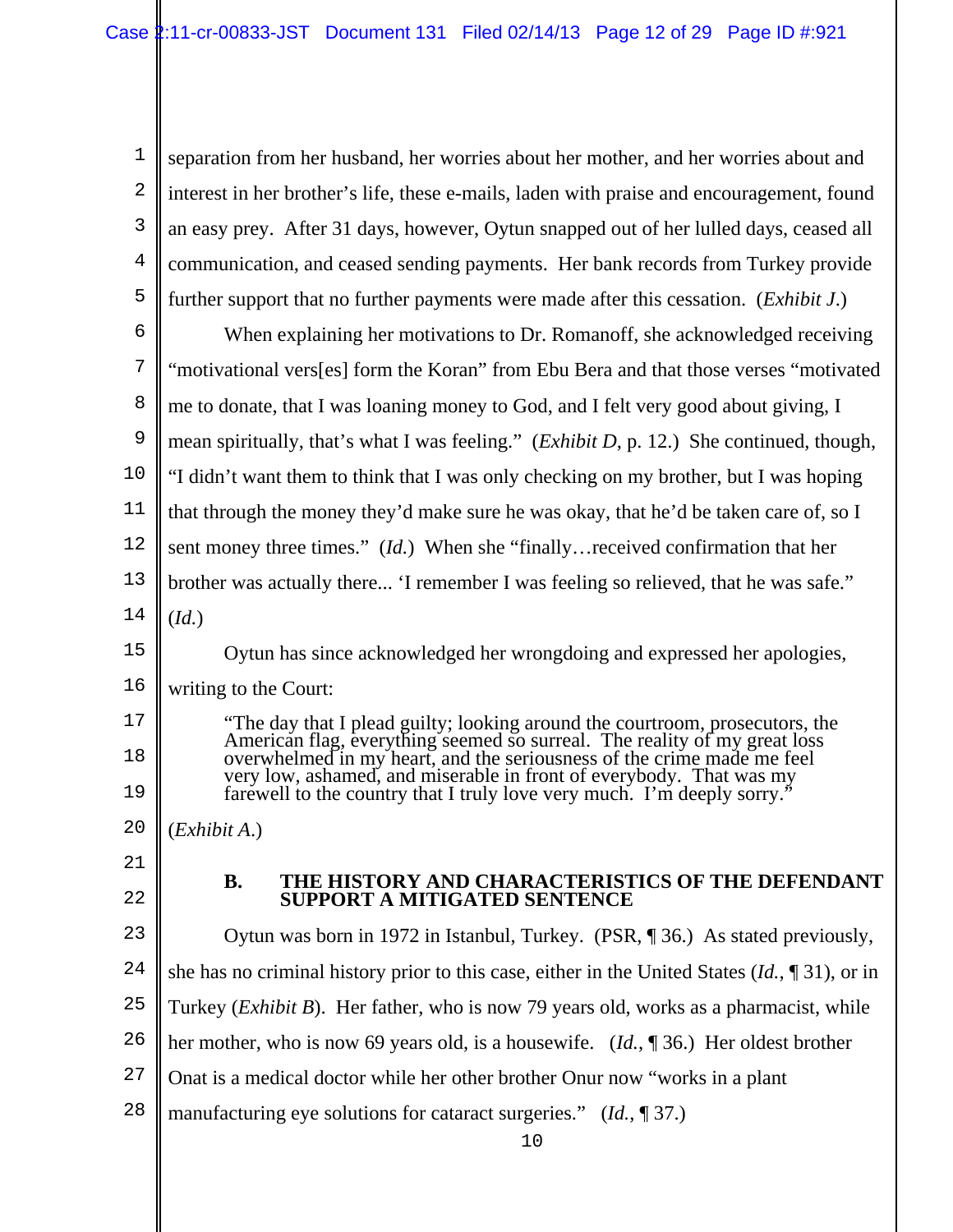1 2 3 4 5 6 7 8 9 10 11 Oytun described herself growing up as "a bit above average" student who had "no history of any behavioral difficulties." (*Exhibit D*, p. 7.) She was particularly involved "in professional horseback riding, over a period of about ten years" that required six days of training per week. (*Id.*, p. 9.) Following in the footsteps of her father, she pursued a career as a pharmacist, obtaining degrees both in Turkey and the United States. She graduated from the University of Istanbul in 1997, received a Master's Degree in Pharmaceutical Marketing and Healthcare Administration from Long Island University in 2002, obtained her National Pharmacy Equivalency Certification in 2003, became a registered pharmacist in New Jersey in 2005, received a California State Board of Pharmacy Diploma in 2006, and then obtained a limited license in New York from 2006 to 2009. (*Exhibit K*; see PSR, ¶ 45-48.)

12 13 14 15 16 17 18 19 Oytun's employment history is exemplary. She was employed as a pharmacist at CVS in Norwalk, CA from October 29, 2007, to January 23, 2011. (*Exhibit L.*) Previously, she had worked as a pharmacist in stores both in Hemet, Banning, and San Bernardino, CA, from 2004 to 2007. (PSR, ¶ 50.) Prior to that, she had worked as a pharmacist at a Duane Reade Pharmacy in New York, NY from 2002 to 2005. (PSR, ¶ 51.) Although Oytun has been living in the United States for approximately fifteen years, she still makes an effort to maintain close relationships with her parents. (PSR, ¶ 38.)

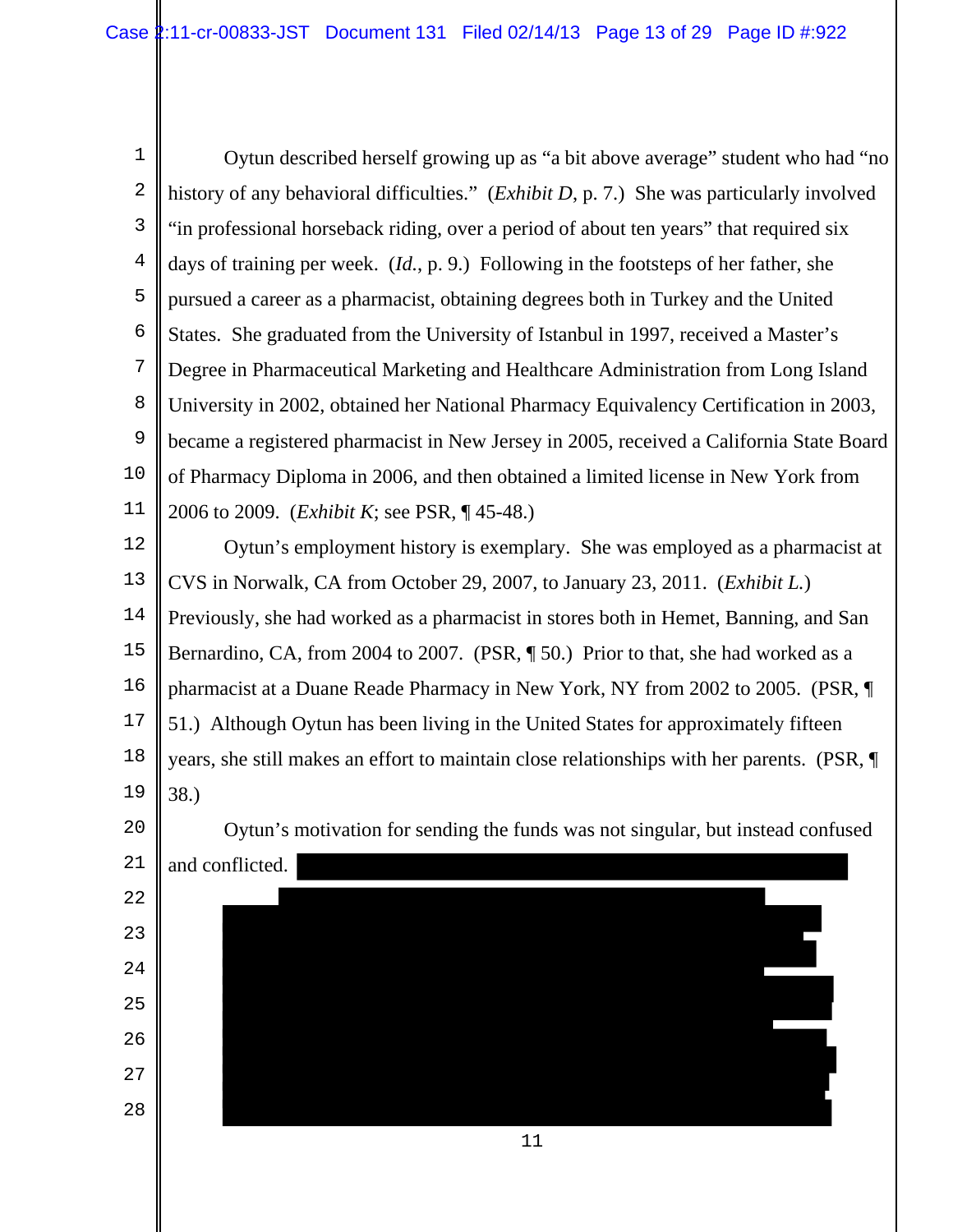|          | Case 2:11-cr-00833-JST Document 131 Filed 02/14/13 Page 14 of 29 Page ID #:923                                                                                                                                                          |
|----------|-----------------------------------------------------------------------------------------------------------------------------------------------------------------------------------------------------------------------------------------|
|          |                                                                                                                                                                                                                                         |
| 1        |                                                                                                                                                                                                                                         |
| 2        |                                                                                                                                                                                                                                         |
| 3        |                                                                                                                                                                                                                                         |
| 4        |                                                                                                                                                                                                                                         |
| 5        | (Exhibit D, p. 17.)                                                                                                                                                                                                                     |
| 6        | Those closest to her have written letters to the Court expressing their support                                                                                                                                                         |
| 7        | ( <i>Exhibit M</i> ). Below are some extracts from those letters that highlight Oytun's caring                                                                                                                                          |
| 8        | and respectful nature.                                                                                                                                                                                                                  |
| 9        | Melda Akin, Oytun's mother, writes:                                                                                                                                                                                                     |
| 10       | "My daughter Oytun, by showing respect, affection and<br>concern to her family all throughout her life has earned the love and                                                                                                          |
| 11       | commendation of all of us and has acquired an unchangeable spot in our<br>hearts and has become our lives spirits and life spring<br>"Throughout her education duration she has attained                                                |
| 12       | (educational) achievements in the best schools and has been known as a                                                                                                                                                                  |
| 13       | honest, help giver and studious student. Not only in educational grounds, but also in social life she has been loved by her friends. She has attained                                                                                   |
| 14       | (high) achievements throughout many years of (participation) in horse-<br>riding sport. She has adopted the modern Western life style but in the<br>same time was brought up as a young individual who has obtained the<br>spiritual co |
| 15       |                                                                                                                                                                                                                                         |
| 16       | "By obtaining the required education and career [(spelling)<br>edited)] achievements level both in Turkey and in the United States of                                                                                                   |
| 17       | America, where she loves at least as much as she loves Turkey, my<br>daughter has been our source of pride all the times." ( <i>Exhibit M</i> .)                                                                                        |
| 18       |                                                                                                                                                                                                                                         |
| 19       | Errol Mihalik, Oytun's husband, writes:                                                                                                                                                                                                 |
| 20       | "I have never met such a remarkable individual and completely in<br>love with her. Every day, as human beings, we make small and at times                                                                                               |
| 21       | crucial mistakes that bestow on us regrets that may last days or even the<br>rest of our lives. I know my wife is pleading guilty for her charges, and her                                                                              |
| 22       | actions pertaining to her charges are completely out of character<br>"Oytun is loyal, honest, considerate, and supportive wife who has                                                                                                  |
| 23       | the ability to relate to others using another person's perspectives. Her<br>positive energy is refreshing, and it inspires me to better myself." ( <i>Exhibit</i>                                                                       |
| 24<br>25 | $M_{\cdot}$<br>Miriam Cervantes, a pharmacy technician who worked with Oytun, writes:                                                                                                                                                   |
| 26       | "She is always being pleasant, kind, and enthusiasticShe is a vey                                                                                                                                                                       |
| 27       | hard working person with a huge heart. She is and always will be a very<br>important part of my life." (Exhibit M.)                                                                                                                     |
| 28       |                                                                                                                                                                                                                                         |
|          | 12                                                                                                                                                                                                                                      |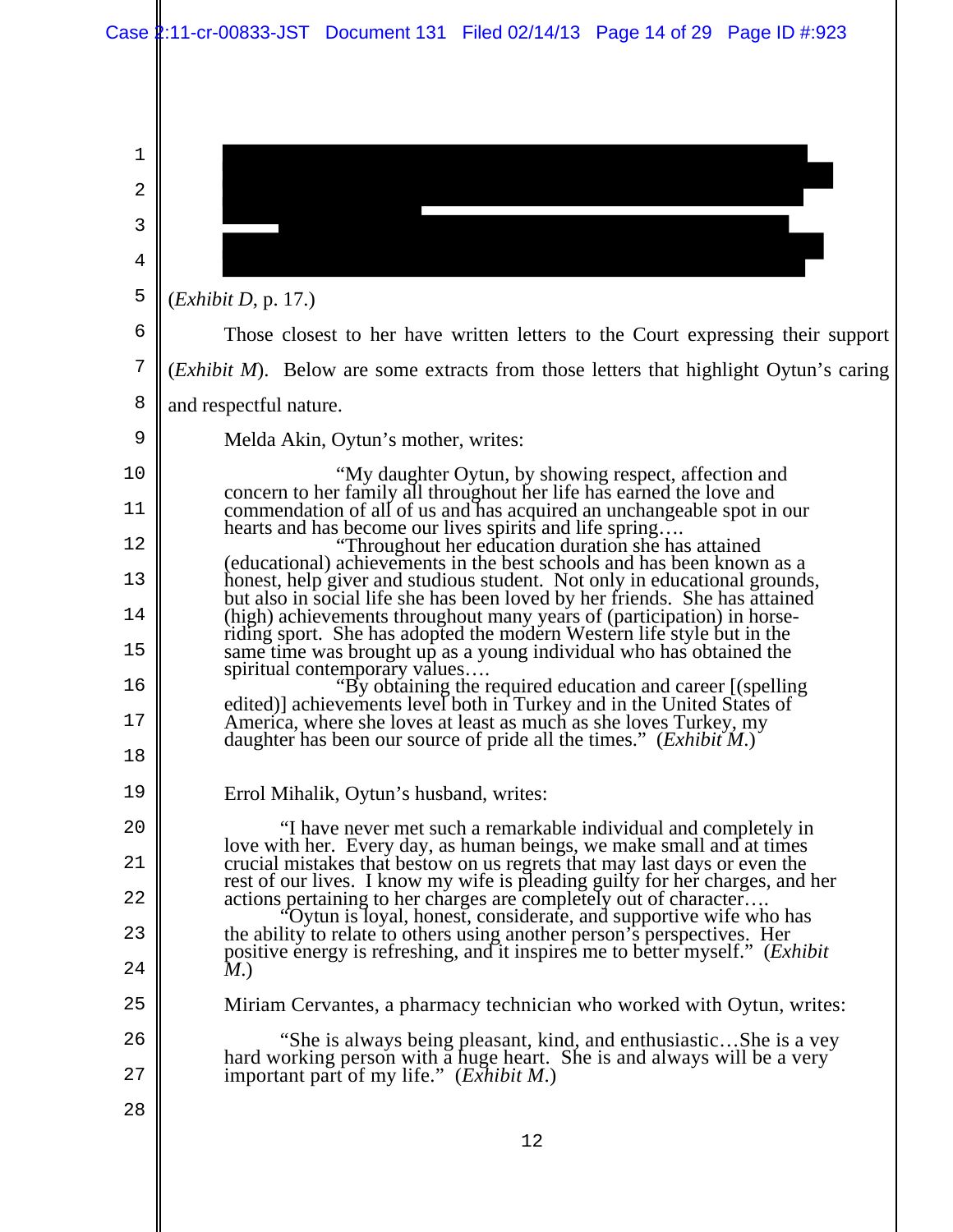#### **C. OYTUN'S REQUESTED SENTENCE IS IN LINE WITH OTHER TERRORISM CASES INVOLVING SIMILAR OR MORE EGREGIOUS CONDUCT**

3 4 5 6 7 8 All terrorism cases are serious. Nonetheless, courts have shown great discretion in imposing mitigated sentences and sentences far below the advisory guideline range when warranted. In fact, mitigated sentences have been imposed where the conduct was much more committed, severe and threatening than in the instant case. Following is a sampling of terrorism cases in which mitigated sentences or sentences substantially below the advisory guidelines were ordered:

| 10 | <b>Case Name</b>                                                          | <b>Case Summary</b>                                                                                                   | <b>Sentence</b>                            |  |
|----|---------------------------------------------------------------------------|-----------------------------------------------------------------------------------------------------------------------|--------------------------------------------|--|
| 11 | Hamdan v. United States<br>696 F.3d 1238, 1240 (D.C. Cir.                 | Defendant was an Al Qaeda driver,<br>who worked at Al Qaeda training                                                  | 66 months                                  |  |
| 12 | 2012)                                                                     | camps, and eventually become the                                                                                      |                                            |  |
| 13 | (Note: District of Columbia)<br>Circuit recently vacated his              | driver of and personal assistant to<br>Osama Bin Laden.                                                               |                                            |  |
| 14 | conviction after determining<br>that his conduct was not                  |                                                                                                                       |                                            |  |
| 15 | considered an offense during<br>the relevant time period of<br>1996-2001) |                                                                                                                       |                                            |  |
| 16 |                                                                           |                                                                                                                       |                                            |  |
| 17 | United States v. Abdallah,<br>Case No. 2:08-cr-0094-NVW                   | Defendant participated in fundraising<br>for designated terrorist organization                                        | 18 months                                  |  |
| 18 | (Exhibit N)                                                               | Holy Land Foundaiton for Relief &<br>Development and lied about his<br>participation to the FBI.                      |                                            |  |
| 19 |                                                                           |                                                                                                                       |                                            |  |
| 20 | United States v. Abdoulah,<br>Case No. 01CR3240-W                         | Defendant assisted the September 11,<br>2001, hijackers in arriving in San                                            | <b>Time Served</b><br>(after about a       |  |
| 21 | (Exhibit O)                                                               | Diego.                                                                                                                | year in<br>custody)                        |  |
| 22 | United States v. Abdow,                                                   | Defendant obstructed FBI                                                                                              | 4 months                                   |  |
| 23 | Case No. 09-292 JMR/SRN<br>(Exhibit P)                                    | investigation into the recruitment of<br>young men in the United States to<br>train and fight for extremist groups in | incarceration,<br>4 months<br>house arrest |  |
| 24 |                                                                           | Somalia.                                                                                                              |                                            |  |
| 25 | United States v. Akl, et al.                                              | Husband and Wife co-defendants                                                                                        | Husband: 75                                |  |
| 26 | Case No. 3:10CR251<br>(Exhibit Q)                                         | were involved in scheme to send<br>hundreds of thousands of dollars to                                                | months;<br>Wife: 40                        |  |
| 27 |                                                                           | the terrorist group Hizballah over the<br>course of almost a year.                                                    | months                                     |  |
| 28 |                                                                           |                                                                                                                       |                                            |  |
|    |                                                                           | 13                                                                                                                    |                                            |  |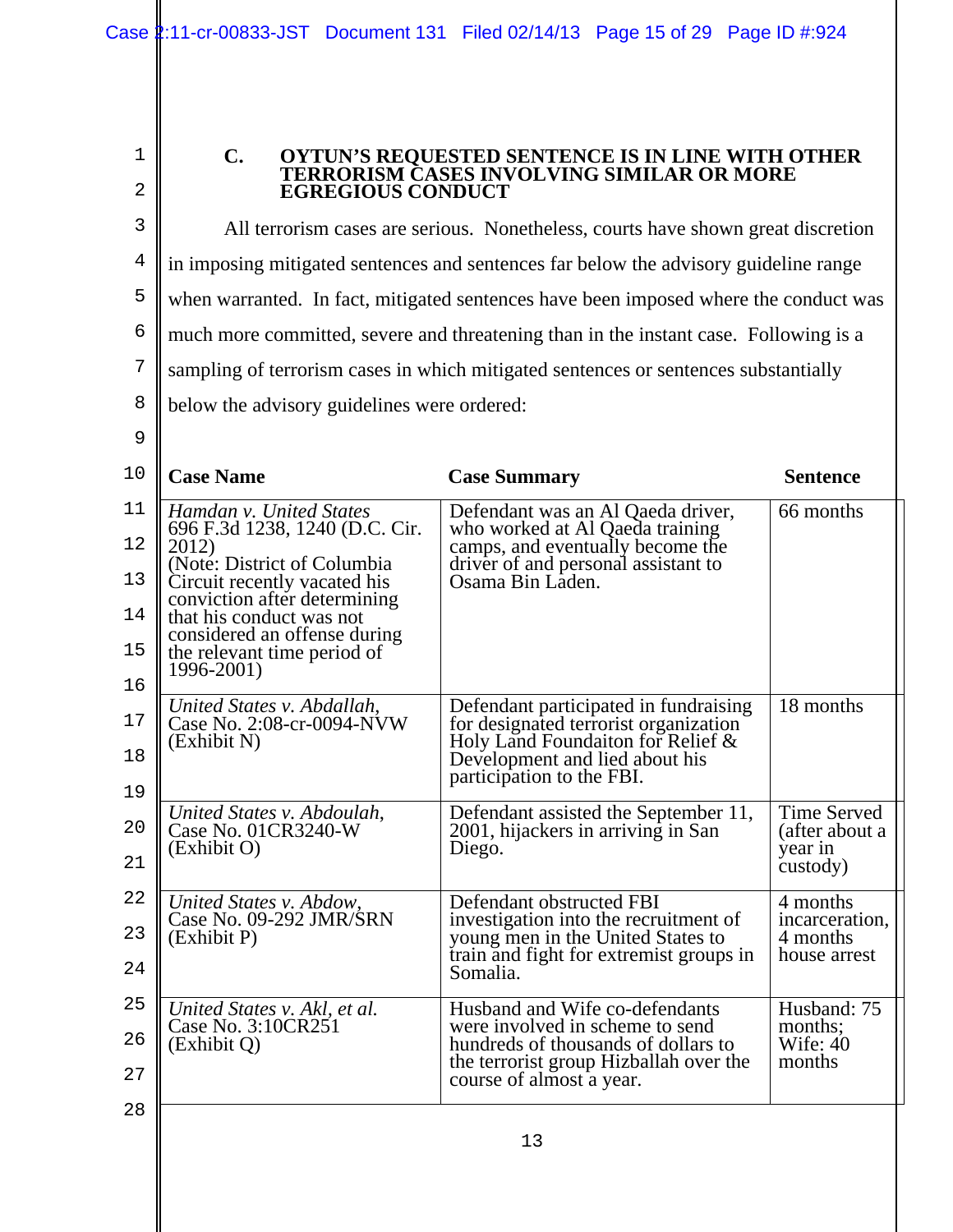|                      |                                                                                                                                                                                    | Case 2:11-cr-00833-JST Document 131 Filed 02/14/13 Page 16 of 29 Page ID #:925                                                                                                                                  |                                                                                                |
|----------------------|------------------------------------------------------------------------------------------------------------------------------------------------------------------------------------|-----------------------------------------------------------------------------------------------------------------------------------------------------------------------------------------------------------------|------------------------------------------------------------------------------------------------|
|                      |                                                                                                                                                                                    |                                                                                                                                                                                                                 |                                                                                                |
| 1<br>2<br>3<br>4     | United States v. Ali<br>Case No. 02CR2912-L<br>United States v. Durrani<br>Case No. 02CR2912-L<br>(Exhibit R)                                                                      | Co-defendants conspired to distribute<br>heroin and hashish for the purpose of<br>providing material support to<br>terrorist group Al-Qaeda, and<br>travelled internationally in support of<br>that conspiracy. | 57 months<br>each                                                                              |
| 5<br>6<br>7          | United States v. Al-Arian<br>Case No. 8:03-CR-77-T-<br>30TBM<br>(Exhibit S)                                                                                                        | Defendant conspired to make or<br>receive contribution of funds, goods<br>or services to or for the benefit of the<br>terrorist group Palestinian Islamic<br>Jihad.                                             | 57 months                                                                                      |
| 8<br>9               | United States v. Al-Hanooti<br>Case No. 08CR20083-1<br>(Exhibit T)                                                                                                                 | Defendant entered into an illegal<br>business relationship for oil with<br>Saddam Hussein's government.                                                                                                         | 12 months<br>and a day                                                                         |
| 10                   | United States v. Christianson,<br>586 F.3d 532 (7th Cir. 2009)                                                                                                                     | Two co-defendants who were<br>member of the domestic eco-terrorist<br>organization Earth Liberation Front                                                                                                       | 24 months<br>and $36$<br>months                                                                |
| 11<br>12             |                                                                                                                                                                                    | committed \$424,361 worth of<br>damage at a facility belonging to the<br>U.S. Forest Service.                                                                                                                   |                                                                                                |
| 13<br>14             | United States v. Hupper<br>Case No. 1:08-cr-20410-PCH<br>(Exhibit U)                                                                                                               | Defendant provided \$20,000 to<br>terrorist group Hamas and made a<br>false passport application.                                                                                                               | 46 months                                                                                      |
| 15<br>16<br>17<br>18 | United States v. Wright, et al.<br>Case No. 1:12-cr-00238-DDD<br>(Exhibit V)                                                                                                       | Co-defendants conspired to bomb an<br>Ohio bridge.                                                                                                                                                              | received 11<br>and a half<br>years, other<br>two co-<br>defendants<br>received 8<br>years each |
| 19                   |                                                                                                                                                                                    |                                                                                                                                                                                                                 |                                                                                                |
| 20                   | In a recent case, <i>United States v. Issa et al.</i> , Case No. 09CRIM1244, three men<br>pled guilty to terrorism charges involving "a plot to move numerous shipments of cocaine |                                                                                                                                                                                                                 |                                                                                                |
| 21                   | across two continents to support Al Qaeda and two other terrorist organizations."                                                                                                  |                                                                                                                                                                                                                 |                                                                                                |
| 22<br>23             | (Exhibit W). Prosecutors sought the maximum sentence of 15 years for each of the                                                                                                   |                                                                                                                                                                                                                 |                                                                                                |
| 24                   | defendants. (Id.) Instead, "[t]wo defendants received about five years each, while the                                                                                             |                                                                                                                                                                                                                 |                                                                                                |
| 25                   | third received just 46 months." $(Id.)$ Judge Barbara S. Jones, in explaining her                                                                                                  |                                                                                                                                                                                                                 |                                                                                                |
| 26                   |                                                                                                                                                                                    | reasoning, stated, "It seems clear to me that this defendant was not ideologically                                                                                                                              |                                                                                                |
| 27                   |                                                                                                                                                                                    | motivatedAnd this, to me, makes a differenceand is relevant to whether or not he is                                                                                                                             |                                                                                                |
| 28                   | looking to commit further crimes and be a danger." (Id.)                                                                                                                           |                                                                                                                                                                                                                 |                                                                                                |
|                      |                                                                                                                                                                                    | 14                                                                                                                                                                                                              |                                                                                                |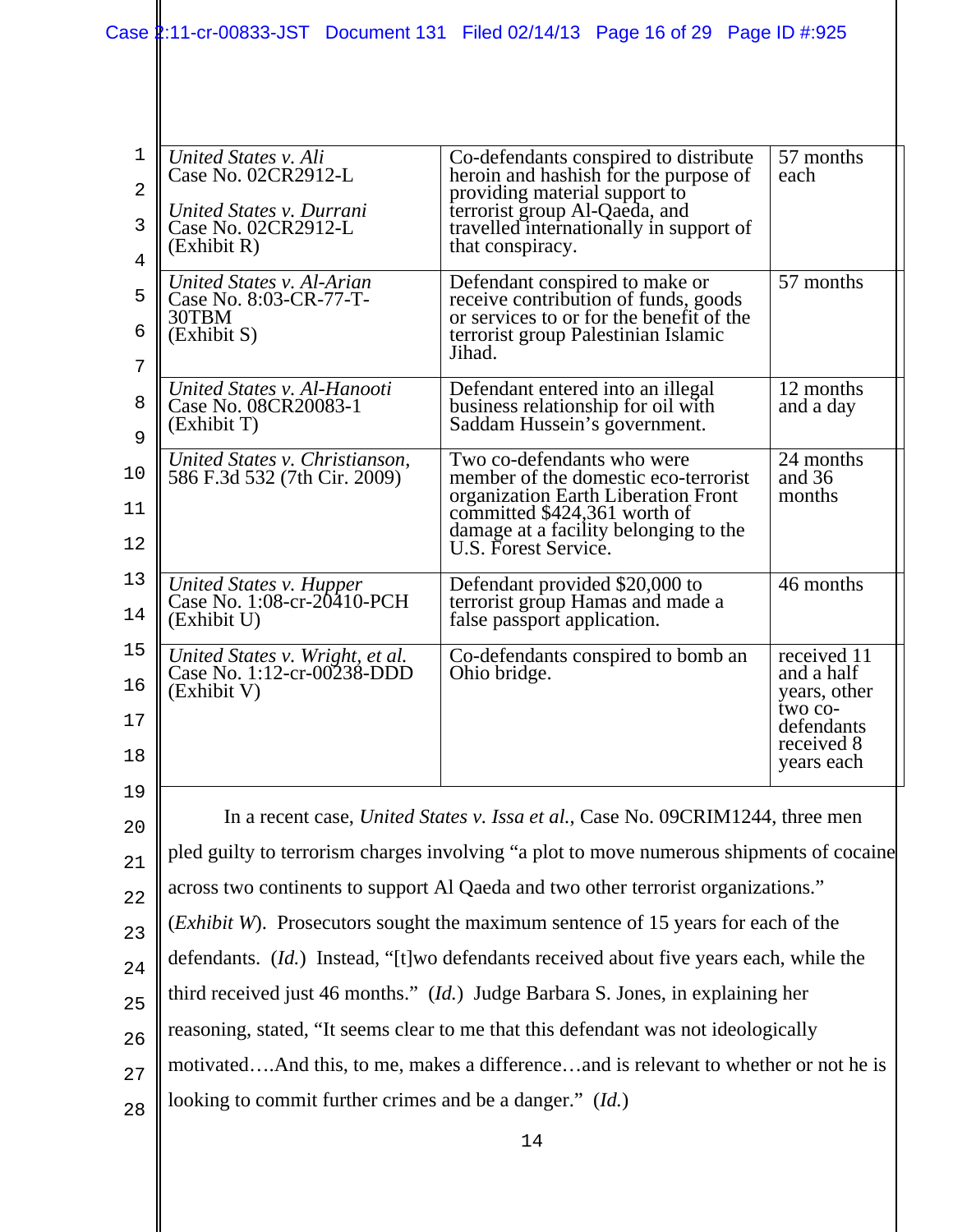1 2 3 4 5 6 7 8 9 10 11 12 13 14 15 16 17 18 19 20 Oytun, meanwhile, was never actively involved in the supposed group that she sent money to. Her conduct, while serious, was limited to three payments over a 31 day period, behavior that she voluntarily terminated before any detection by law enforcement. The specific organization she contacted is not listed on the United States' list of designated terrorist organizations. Unlike many of the defendants in comparable cases, Oytun never travelled to another country to assist any terrorist organization, never participated in any attack, never even participated in the planning of any attack, never expressed any anti-American sentiment in her e-mail communications, and was not motivated by ideology. As Federal District Judge Jones stated when sentencing individuals involved in shipping cocaine to support Al-Qaeda, the motive behind the conduct makes a big difference. As discussed previously, Oytun's motivations were not ideological in nature. Since her arrest, she has not made any ideological defense of any terrorist organization, and has even proclaimed in her letter to the Court her love for this country and all that it has offered her. In comparison to the above-cited cases, where defendant's conduct occurred over many months, involved active participation in terrorism activities, and involved material support of known terrorist organizations in substantial amounts, Oytun's conduct is significantly less severe. This Court is asked to consider the comparative conduct and sentences in the cases noted above.

21

22

23

24

25

26

#### **D. SECTION 3553(A) FACTORS CONCERNING THE NEED FOR THE SENTENCE IMPOSED**

 The next factors under §3553(a) concern the need for a particular sentence. The mandatory principle of §3553(a) is a limiting one: the sentence must be "*sufficient, but*  n*ot greater than necessary*,"<sup>3</sup> to satisfy:

(2) the need for the sentence imposed - - (A) to reflect the seriousness of the offense, to promote respect for the law, and to provide just punishment for the offense; (B) to afford adequate deterrence to criminal conduct; (C) to the offense;  $(B)$  to afford adequate deterrence to criminal conduct;  $(C)$  to protect the public from further crimes of the defendant; and  $(D)$  to

27 28

i

<sup>3</sup> The *Adelson* court noted "necessary is the operative word. *Adelson*, 441 F.Supp. 2d at 515.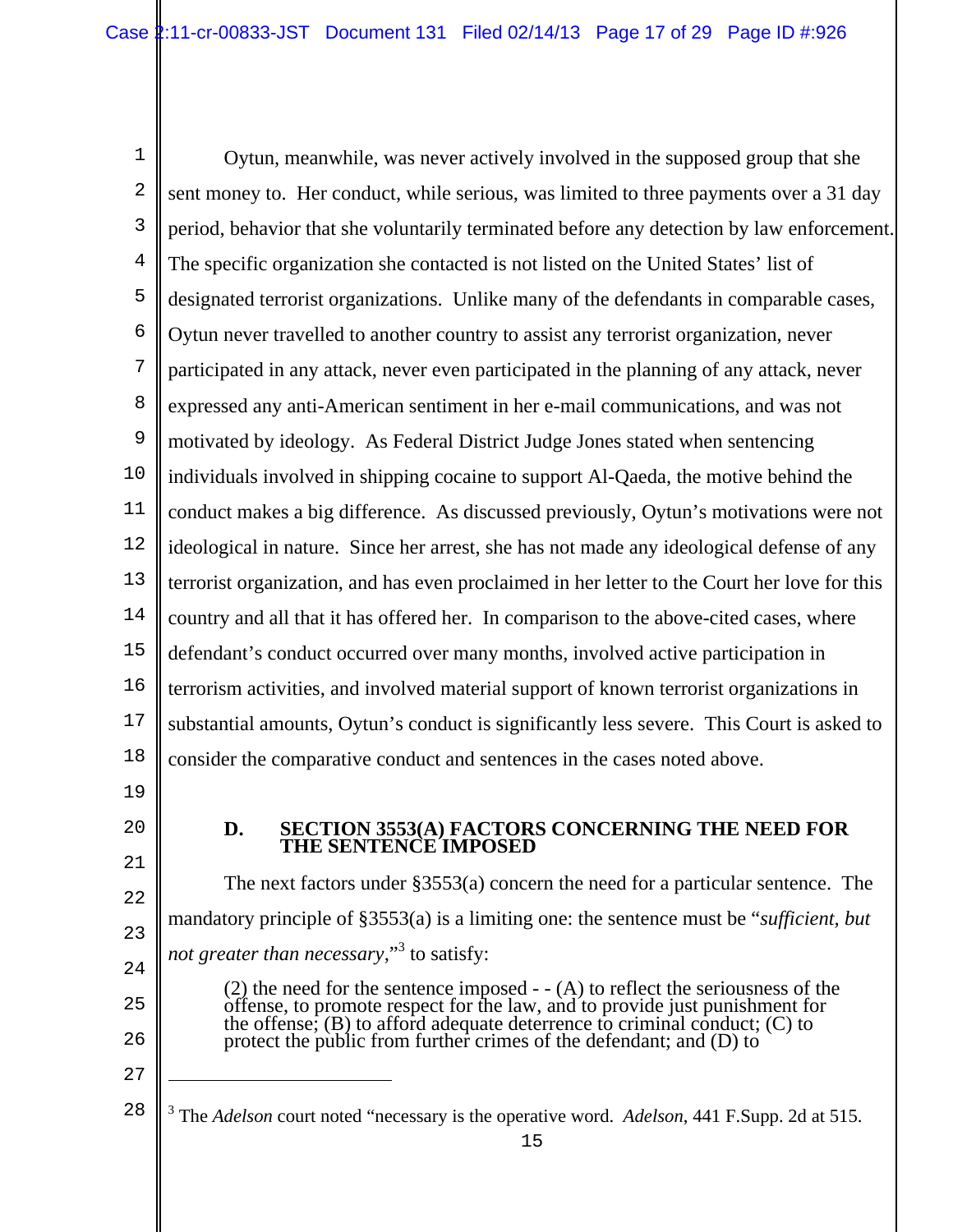provide defendant with the needed educational or vocational training, medical care, or other correctional treatment in the most effective manner.

18 U.S.C. §3553(a)(2)(emphasis added).

 Courts across the country have recognized that they must honor this parsimonious provision. See.e.g., *Carty*, 520 F.3d at 991; *United States v. Spigner*, 416 F.3d 708, 711  $(8^{th}$  Cir. 2005).

7

8

9

10

11

12

13

14

15

16

17

18

19

20

21

22

23

24

25

26

27

1

2

3

4

5

6

#### **1. THE SERIOUSNESS OF THE OFFENSE**

 Certainly a crime that poses a potential threat of harm to our country, or injury to our military or persons who represent our country, is indeed the most serious of crimes. Neither the defense nor defendant herself will minimize the severity of crime at issue. However, as discussed previously, several extraordinary factors are relevant in determining the seriousness of this offense.

 Oytun's total monetary contribution to Ebu Bera was \$2,050. This is not a significant sum. The funds were sent on three (3) occasions during only a one-month period of time. Oytun's conduct was thus limited in duration. Also, Oytun did not send any addition funds after January 2011. The record shows no further criminal conduct after that date. Oytun therefore stopped her participation on her own, without intervention from law enforcement.

 Oytun participated in the offense at a vulnerable period in her life. She had separated from her husband at this time and had move out of their home. She had recently returned from Turkey where it became apparent that her mother was ill and may have had lung cancer. She was informed that her brother was making a pilgrimage to Pakistan from Turkey during this time. She has a close relationship with her brother and was concerned for his safety. She was directed by Kerim (her close friend in Turkey and her brother's business partner) to the specific website in order to contact a person or persons in the group in Pakistan where she was advised that her brother was traveling. Oytun sent these funds and communicated with Ebu Bera, at least in part, to assist

28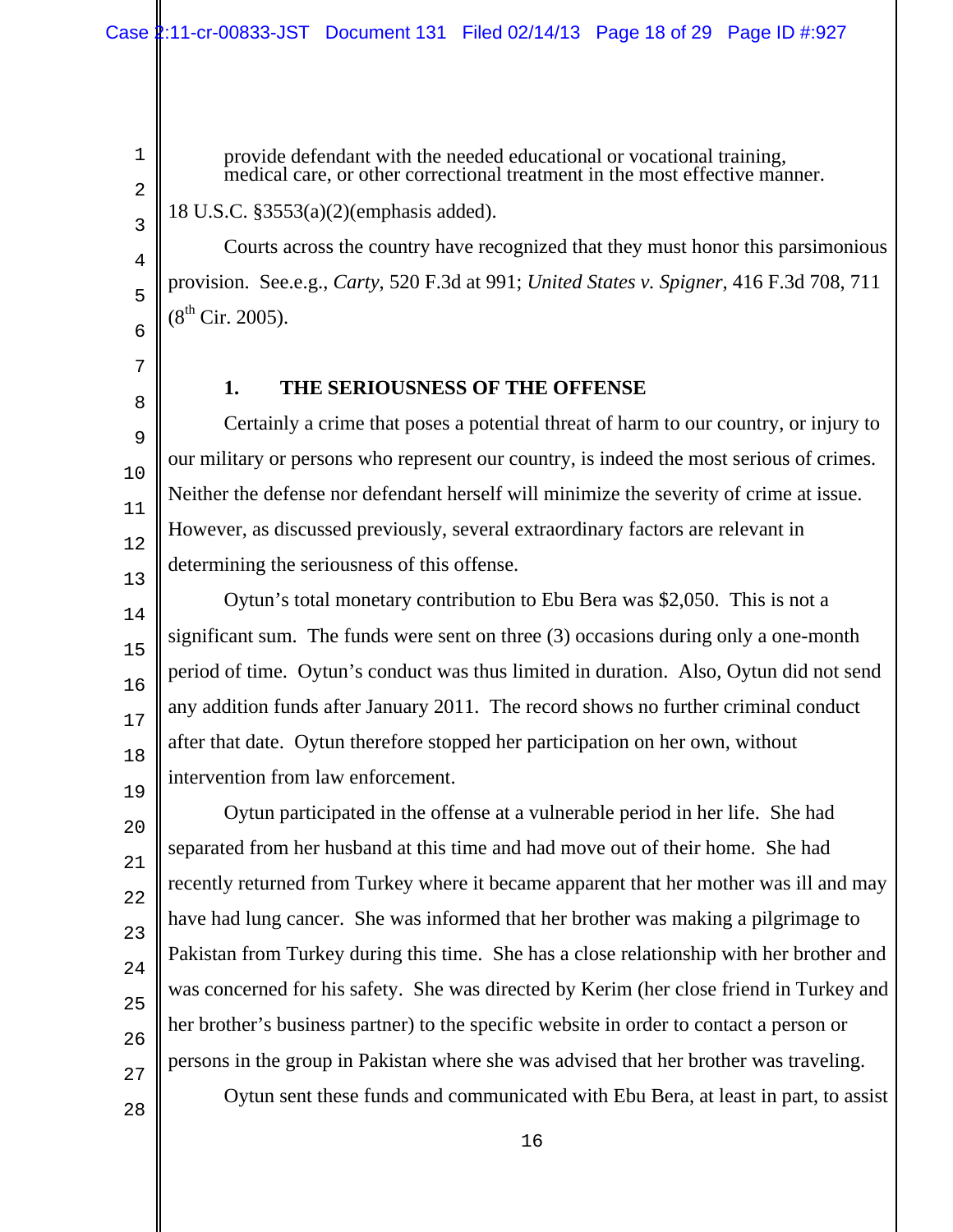1 2 3 4 5 6 7 her brother in traveling safely and so her brother would be treated well at his destination. Oytun writes: "I am getting in contact with you through my brother… who is now on the road to be able to come to you (Bates 2388, E-mail No. 1); My brother is on the road at this time, he is coming to join you (Bates 2387, E-mail No. 2); I presume my brother hasn't arrived there yet (Bates 2383, E-mail No. 10); My brother is on the way, he will come to be with you, god willing, but I suppose he hasn't arrived yet (Bates 2374, Email No. 29)." (*Exhibit H*.)

8 9 10 11 12 13 14 15 It is unclear how the funds that Oytun send were used, but it is apparent they were not used for violent purposes. In the email communication Ebu Bera states that the funds were needed to buy some things for his house (*Exhibit H*, Bates 2382), and at another point he states he must pay off a car that he had purchased. (*Exhibit H*, Bates 2373) In his statement to authorities, Ebu Bera states that the money Oytun sent was used for flood relief. (*Exhibit H*, Bates 3310). In her emails Oytun also discusses providing medication, and the fact that her family has a pharmacy, indicating a desire to help sick people in the area. (*Exhibit H*, Bates 2387-88).

16 17 18 19 20 21 22 23 24 25 26 Ebu Bera uses dramatic and emotional language in his email conversations, and it is clear that Oytun is being solicited by the use of religion, the quotation of Koran verses, and by appeals of emotion and desperation by Ebu Bera: "Dear mother, there is a debt for this car of mine. The man is distressing me. Continually asking me what happened to his money. Actually I bought this car relying on a brother, because he said he will give me money. As I soon as I bought the car, now the man does not answer my calls and mails. Is that how far humanity goes? ... I will either give the car back or a door needs to open for me to find relief regarding financial matter. Mother, I love you. Mother, take care..." Ebu Bera addresses Oytun as "mother" in an obvious appeal to pry on her emotions, which she responds to due to her vulnerable state. Oytun is obviously being solicited.

27 28 Though the crime at issue is indeed serious, this Court is asked to consider the amount of Oytun's financial support, the limited time period of her conduct, and the fact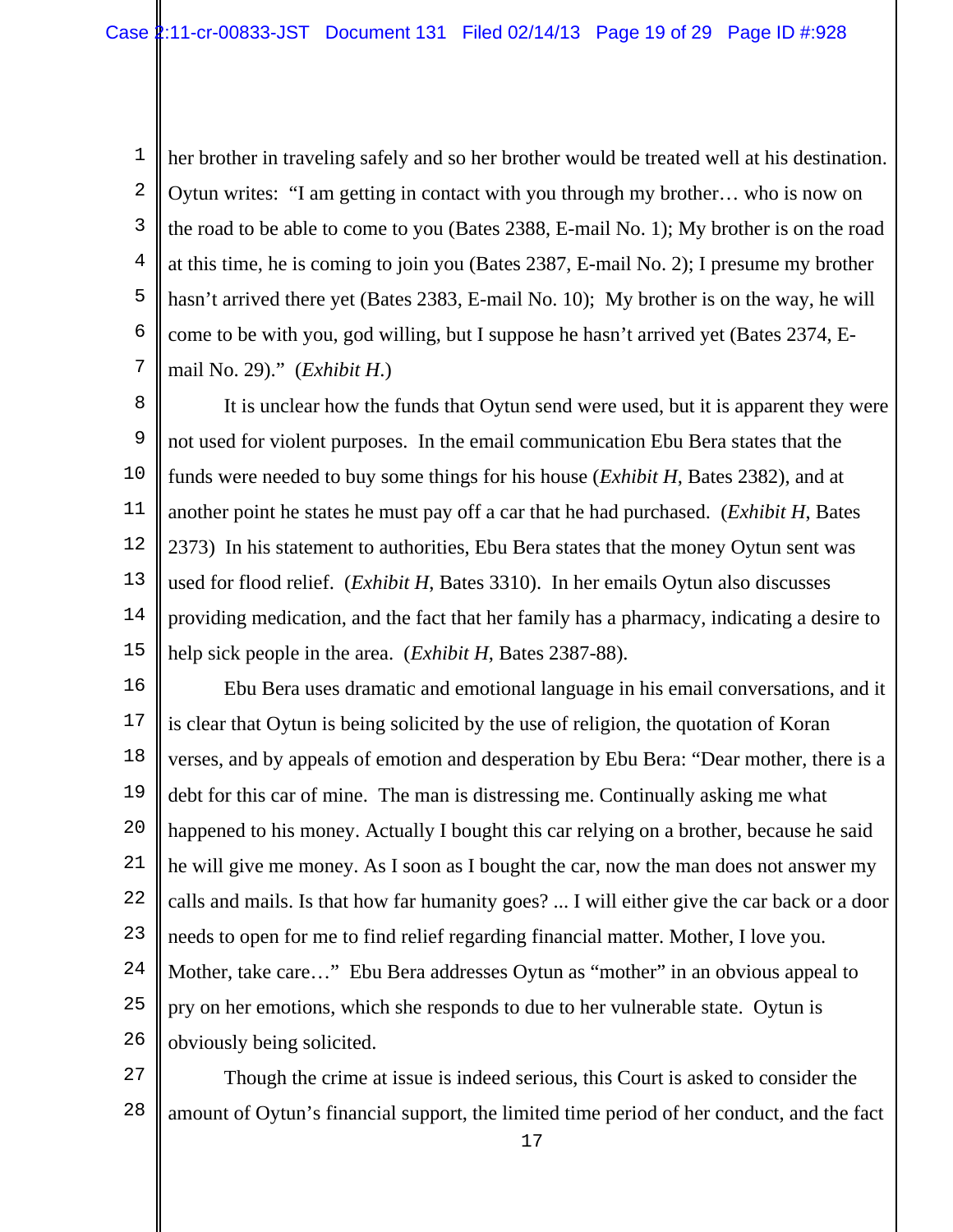1 2 3 that she ceased the conduct on her own prior to it being found out by law enforcement. Oytun's emotional state at the time of her actions, her relationship with her brother and fear for his safety, are all circumstances to be considered.

- 4
- 5

#### **2. THE NEED TO PROVIDE JUST PUNISHMENT**

6 7 8 9 10 11 12 13 14 15 16 17 18 19 20 21 22 23 24 25 26 27 18 U.S.C. §3553 mandates that the court consider the need for the sentence imposed ot provide just punishment for the offense. 18 U.S.C. §3553(a)(2)(a). In order to determine whether a punishment is "just," a number of factors need to be considered. A "just" punishment is punishment that fits the crime." *Simon v United States*, 361 F. Supp. 2d 35, 43 (E.D. New York 2005). The punishment should not be unreasonably harsh under all of the circumstances of the case. *See United States v. Wilson*, 350 F.Supp. 2d 910 (D. Utah 2005)(citing S. Rep. 98-255, 1984 U.S.C.C.A.N. 3182, 3258- 59). Certainly, a defendant can be punished by means other than incarceration. In the instant case, Oytun has been in custody since August  $2011 - a$  total of 18 months. Along with her guilty plea she agreed to judicial removal from the United States, an action that renders her permanently inadmissible to the United States. This is the country where she has lawfully resided for the past 18½ years. She went to graduate school and obtained her professional degree here, learned and practiced her profession here, paid taxes here, got married here and led a lawful life here. In her letter to the court Oytun acknowledges the magnitude of her loss: "I know I did wrong. Everything that I worked for; 16 years of my crime-<br>free, honest living, all of my accomplishments and my dreams are swept<br>away as a result of my actions during a very emotionally disturbed period. I'm facing very harsh consequences such as losing my residency, my three<br>pharmacy state licenses that I worked very hard to get, the opportunity to<br>raise my children in this country and contributing to the community<br>throug As Oytun recognizes more than anyone, here conviction in this case will cost her more than just her liberty.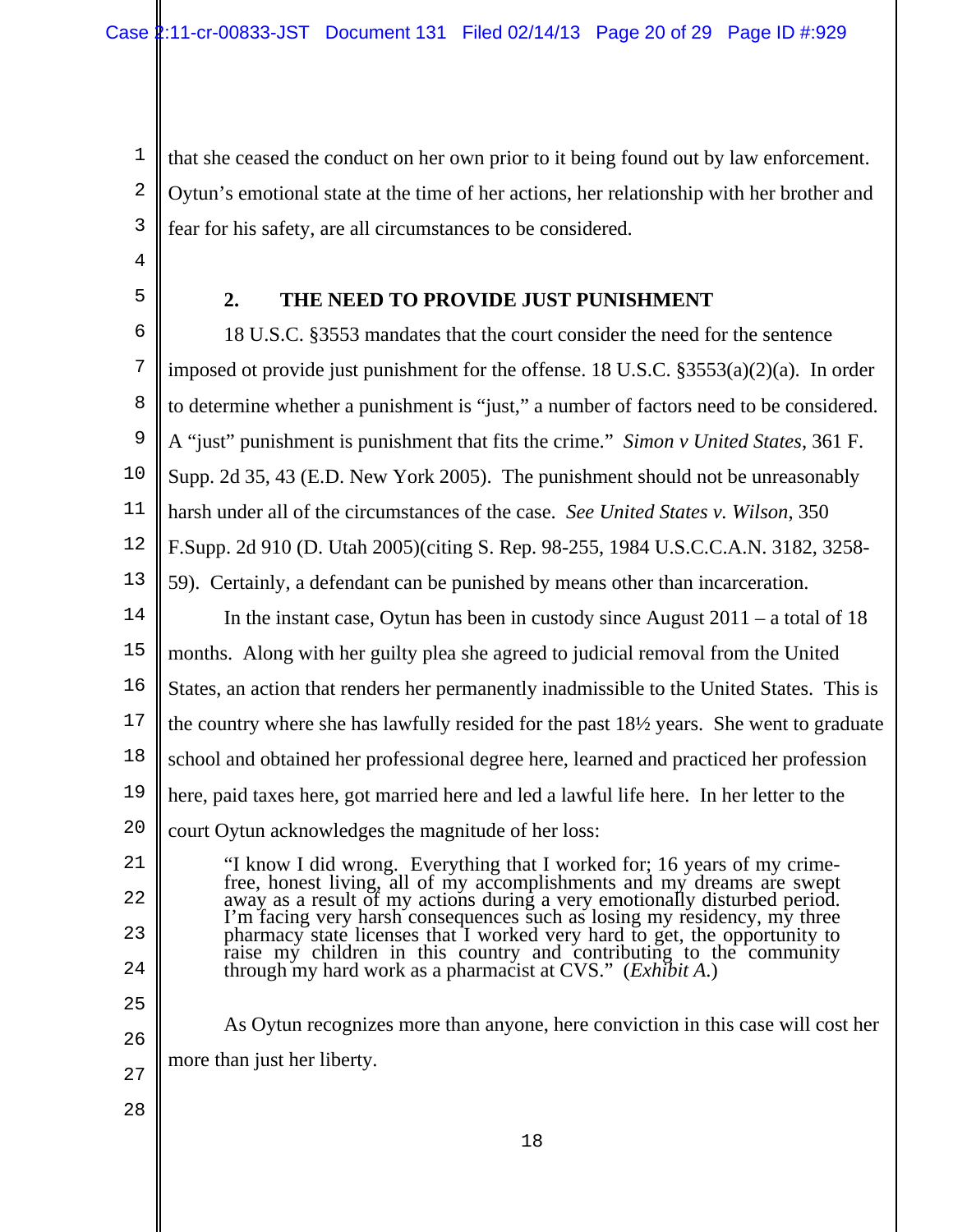3

5

6

#### **3. THE NEED TO PROTECT THE PUBLIC**

4 7 Another factor to consider in determining the need for the sentence imposed is whether or to what extent society needs to be protected from the defendant. As noted above, Oytun's entire history, and the cooperative efforts she has taken since the commencement of the case, show that society needs no protection from Oytun. She will no longer reside in the United States, and will no longer be allowed to travel here. Thus, there is no risk of future danger to society.

8 9

10

11

12

#### **4. THERE IS A LOW LIKLIHOOD OF RECIDIVISM**

Oytun's conduct was limited to a flurry of activity over a 31 day period. She terminated her offensive conduct of her own volition prior to any detection by law enforcement. Once she ceased the payments and e-mails, she never resumed.

13 14 15 16 17 As Oytun's motives were not ideological, but stemmed from the circumstances of her life, it is highly unlikely that Oytun will again commit a similar offense. Oytun has spent her life pursuing her education and her career as a pharmacist. Prior to this case, she had no criminal history. It is clear that her conduct in this case was an aberration that is unlikely to repeat itself.

18

19

#### **III DEFENDANT'S CRIMINAL HISTORY CATEGORY IS OVERSTATED**

20 21 22 23 24 25 Under USSG. § 3A1.4, Oytun's Criminal History Category is automatically "VI" as a result of her offense. U.S.S.G. § 4A1.3(b)(1), however, provides that "[i]f reliable information indicates that the defendant's criminal history category substantially overrepresents the seriousness of the defendant's criminal history or the likelihood that the defendant will commit other crimes, a downward departure may be warranted." U.S.S.G. § 4A1.3(b)(1).

26 27 28 The automatic increase in defendant's criminal history level under USSG § 3A1.4 is not appropriate in certain cases. In *United States v. Benkahla*, 530 F.3d 300 (4th Cir. 2008), the defendant was convicted of making false declarations and statements regarding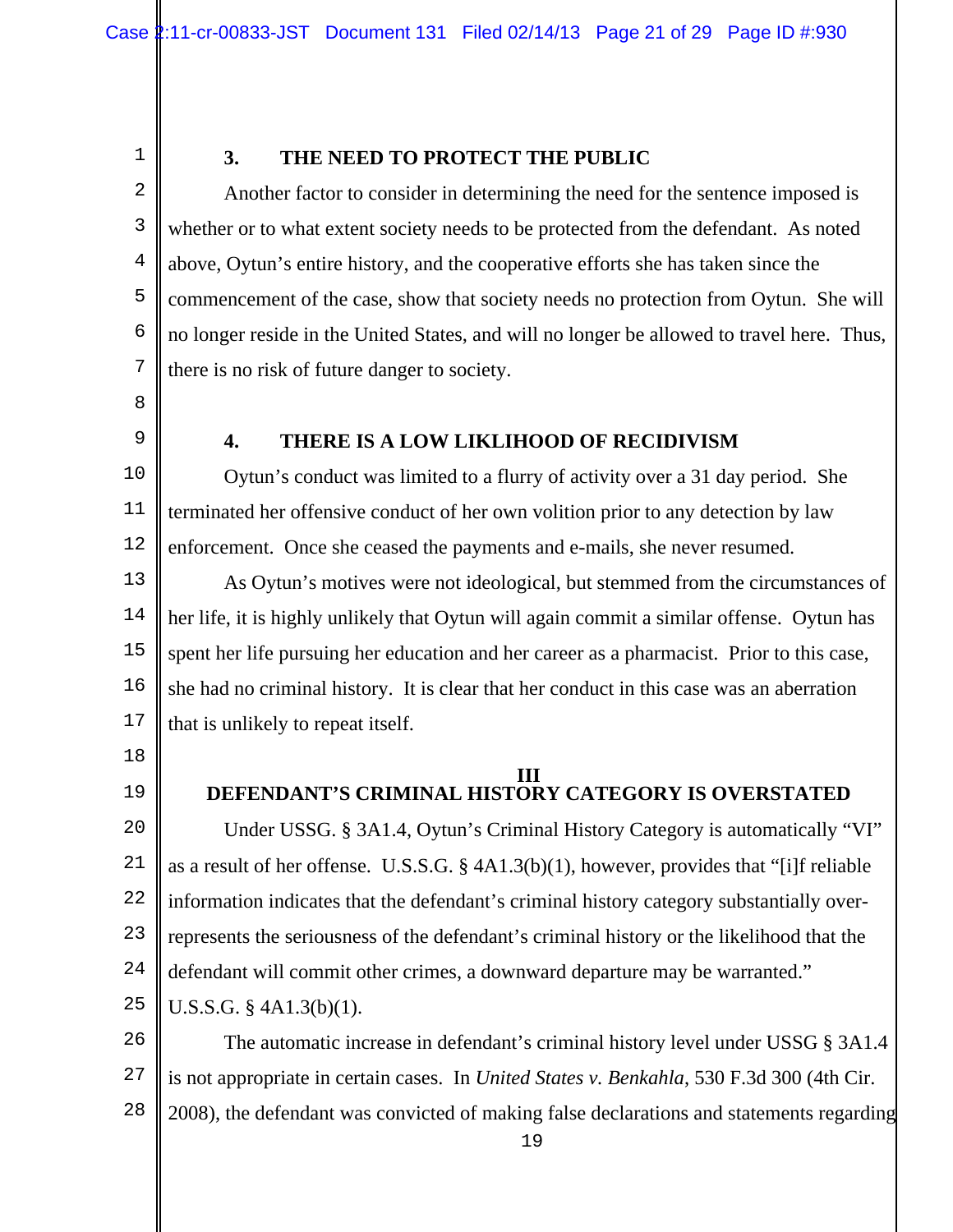his attendance of a jihadist training camp and firing weapons at the camp, and for obstructing justice with his false statements. *Id.* at 305. The district court found that the terrorism enhancement applied, yielding a guideline range of 210 to 262 months. *Id*. "But the court thought the case called for a downward departure under § 4A1.3 or (in the alternative) a variance under 18 U.S.C. § 3553(a). 'Sabri Benkahla is not a terrorist,' the court stated. [Citation.] He 'has not committed any other criminal acts' and his likelihood of doing so upon release is 'infinitesimal.' ....The court thus treated Benkahla as having a Category I criminal history and sentenced him to 121 months." *Id.* at 305- 306. The Fourth Circuit affirmed the sentence.

 Like the defendant in *Benkahla*, Oytun has not committed any other criminal acts, either in the United States (PSR, ¶ 31), or in Turkey (*Exhibit B*), and is unlikely to do so in the future. The facts of this case and Oytun's personal history make this case particularly appropriate for a downward departure to Criminal History Category I.

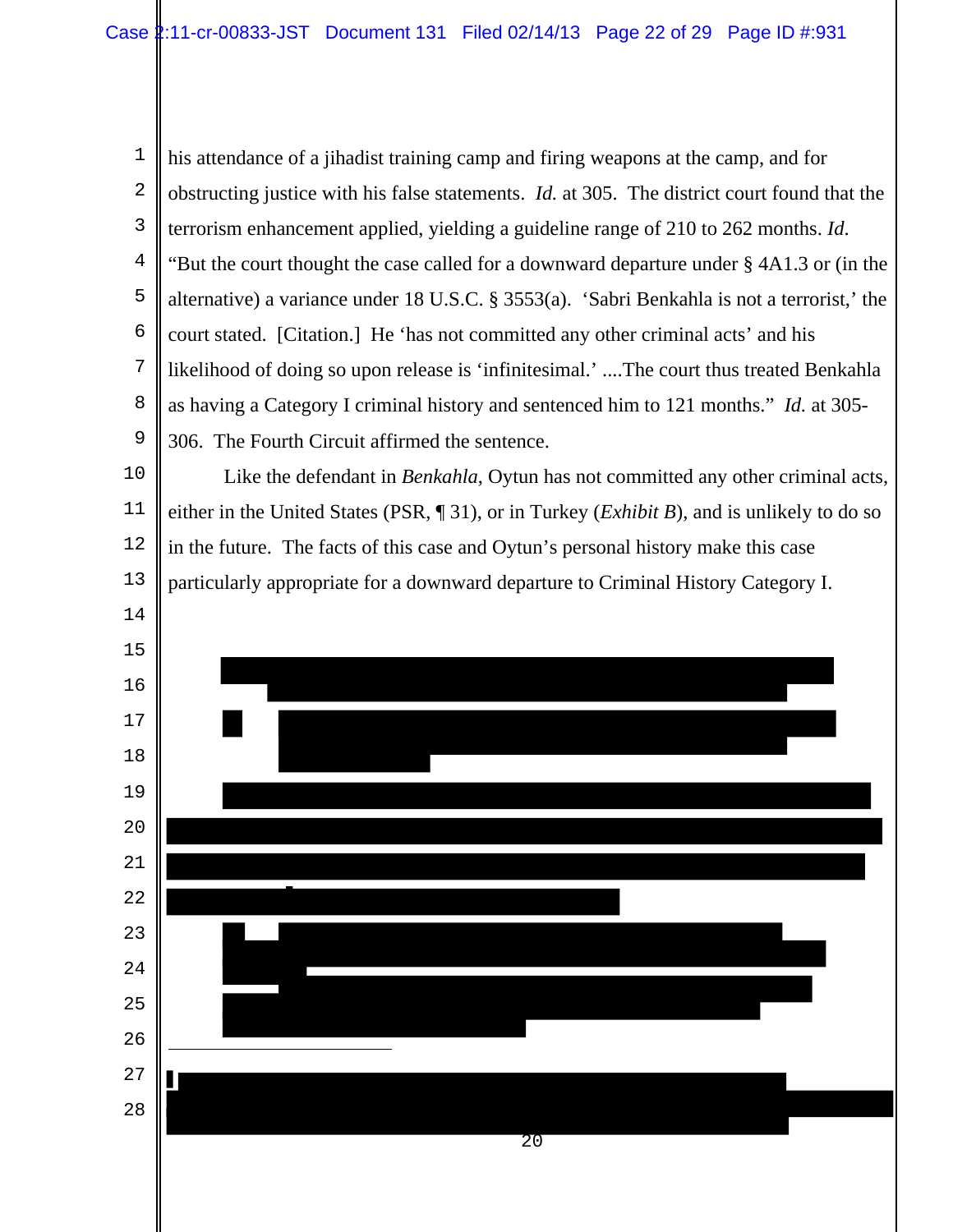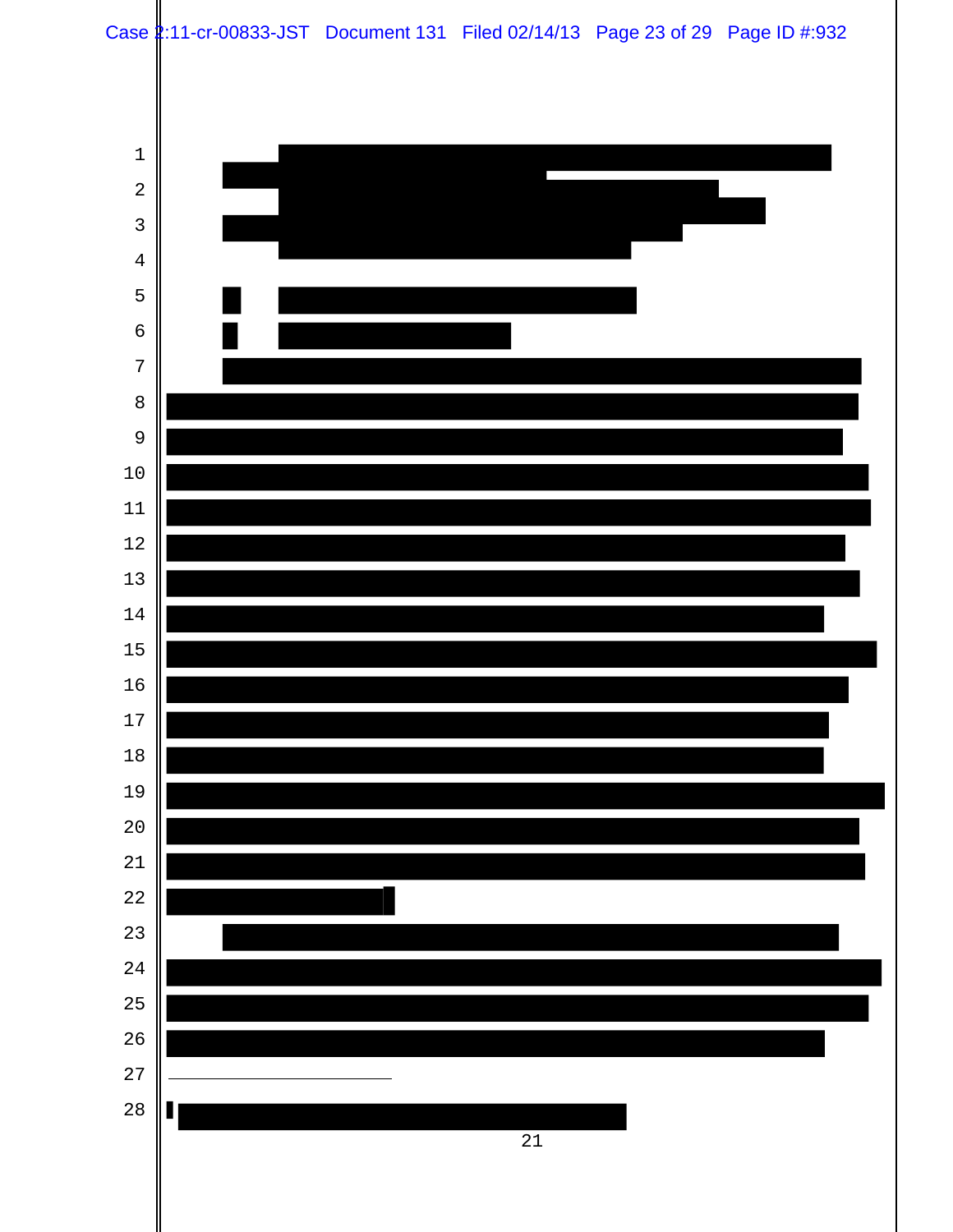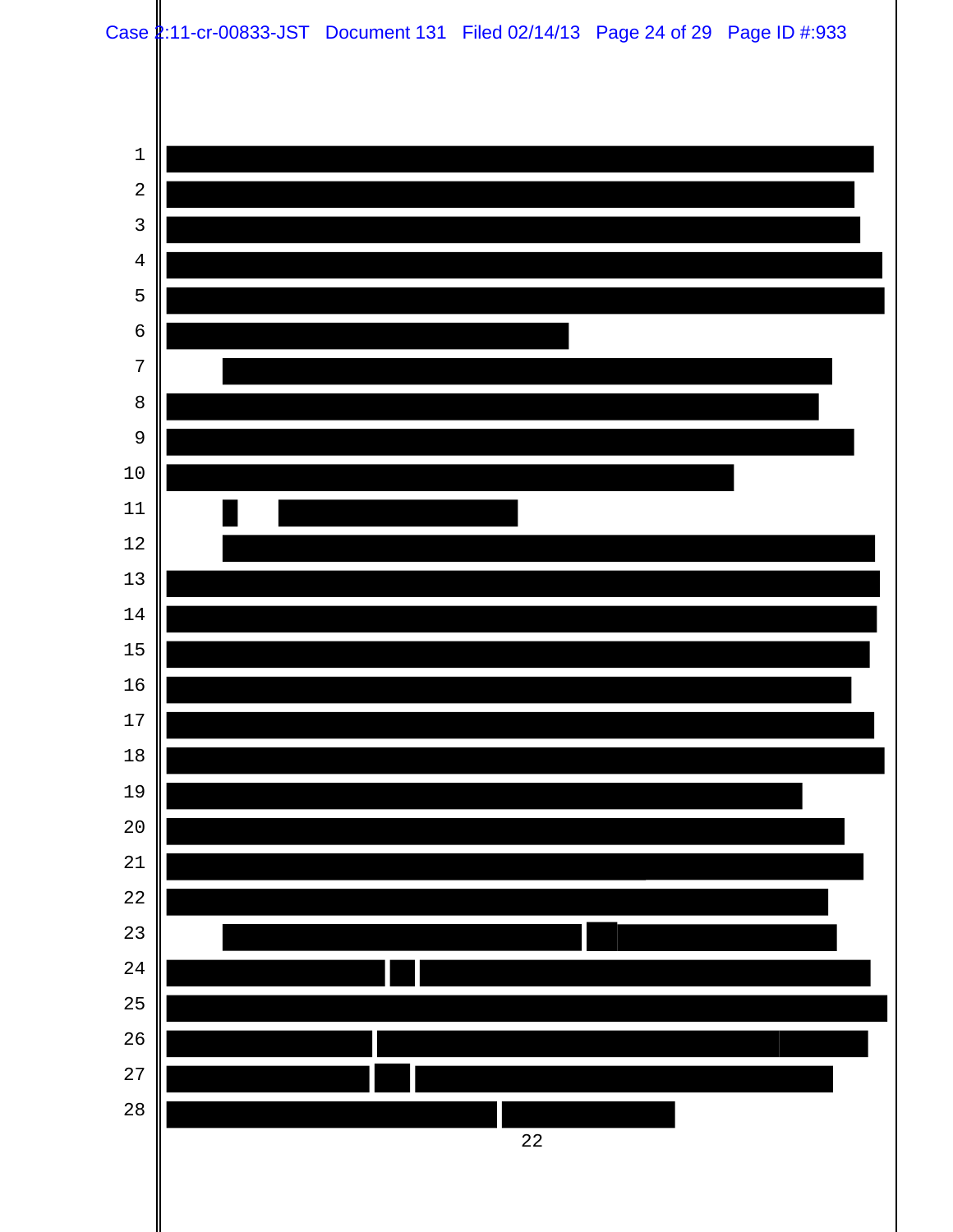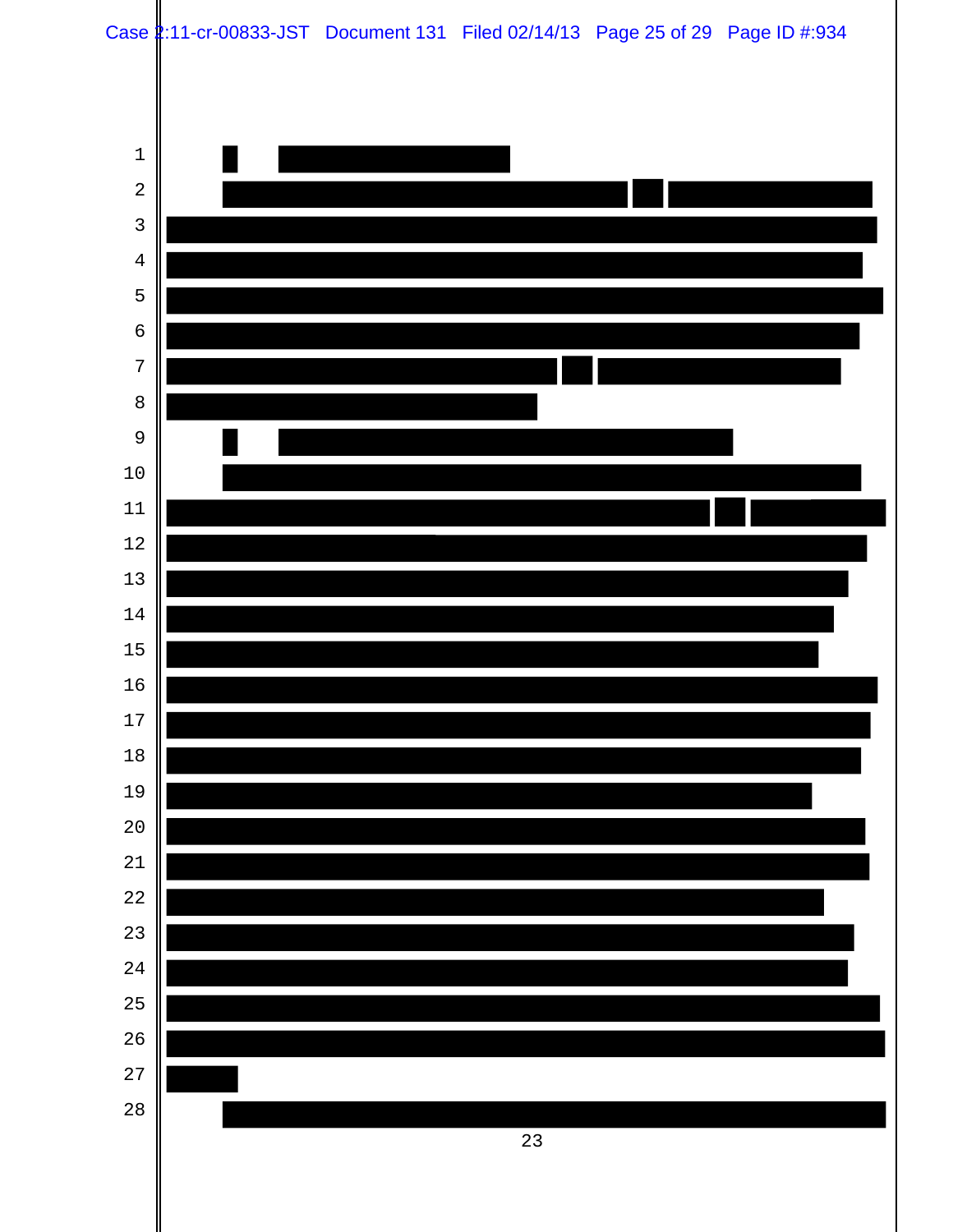

### Case 2:11-cr-00833-JST Document 131 Filed 02/14/13 Page 26 of 29 Page ID #:935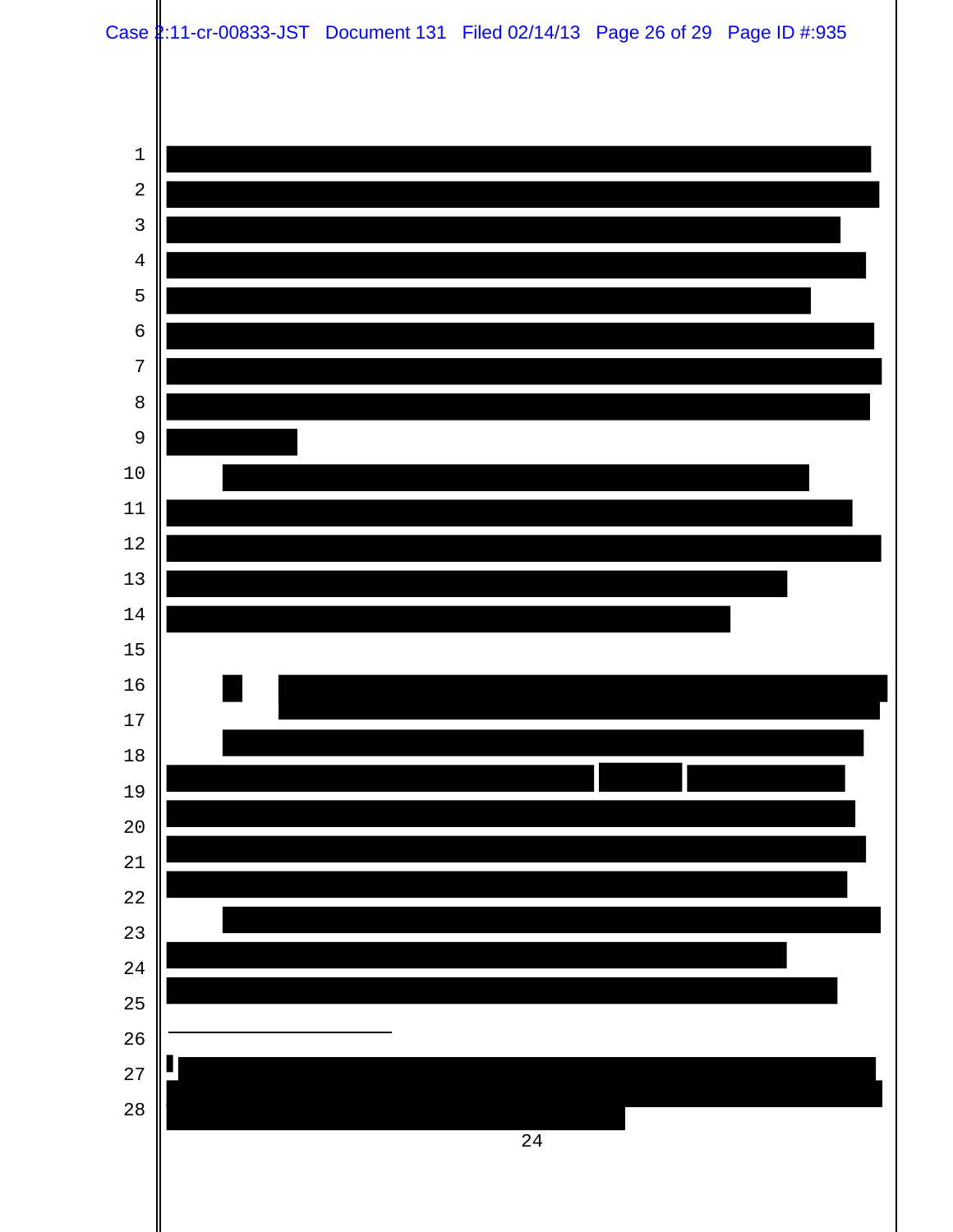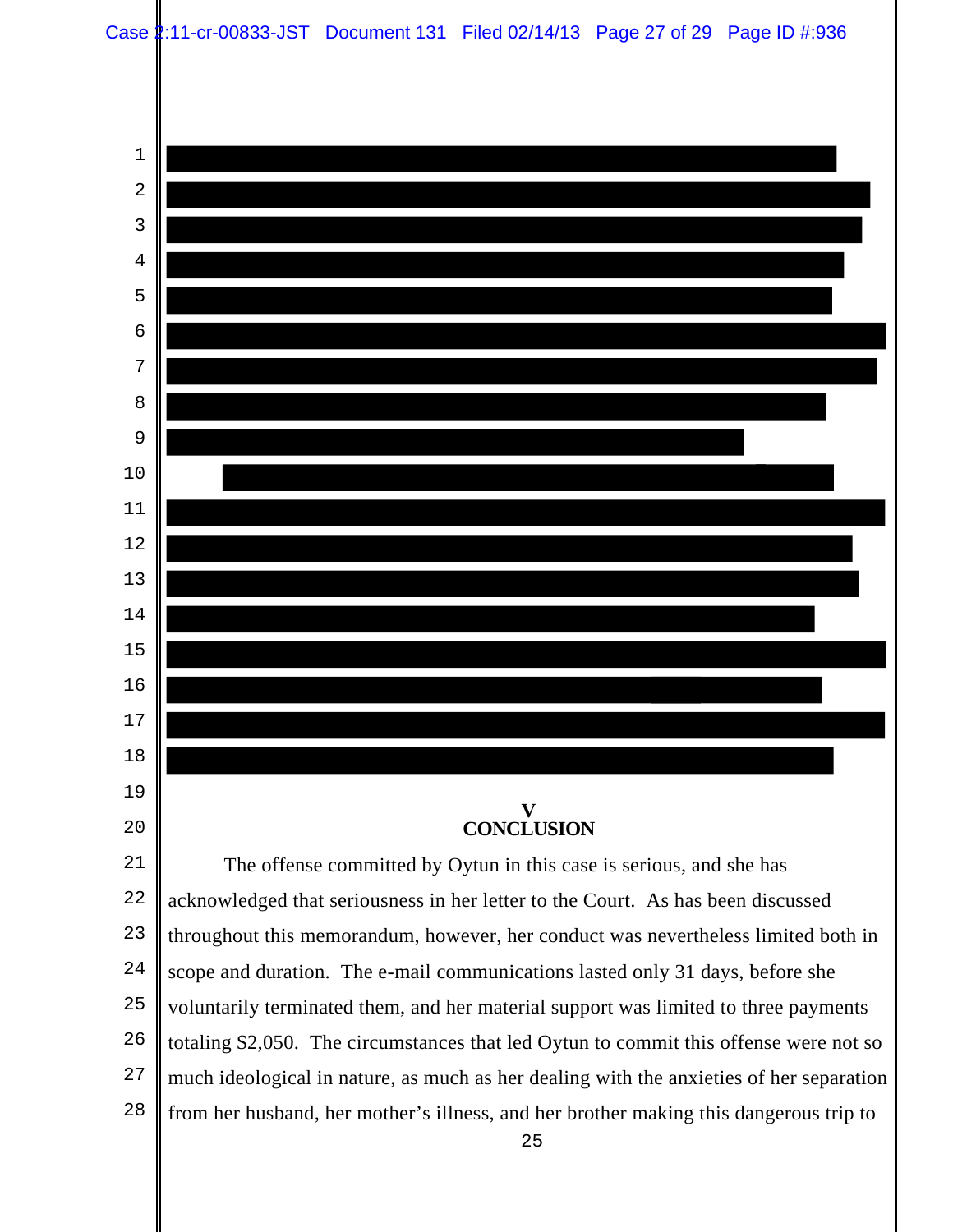| 1          |                                                                                         | Pakistan. Her motivation for sending the funds were mixed, confused and conflicted.        |  |
|------------|-----------------------------------------------------------------------------------------|--------------------------------------------------------------------------------------------|--|
| $\sqrt{2}$ | Oytun has shown no propensity towards criminal conduct and in fact, led an entirely     |                                                                                            |  |
| 3          | law abiding life prior to this offense. She has tried to make amends through her guilty |                                                                                            |  |
| 4          | plea, her remorseful letter to the court,                                               | She                                                                                        |  |
| 5          |                                                                                         | is not likely to offend in the future. She has and will continue to suffer greatly for her |  |
| 6          |                                                                                         | conduct, even if only by her eventual deportation from the United States, the country      |  |
| 7          |                                                                                         | that she had lived in her entire adult life and had come to love. For the reasons set      |  |
| 8          |                                                                                         | forth in this memorandum, the defense respectfully requests that this Court impose a       |  |
| 9          | sentence of 24 months incarceration.                                                    |                                                                                            |  |
| 10         |                                                                                         |                                                                                            |  |
| 11         |                                                                                         | Respectfully submitted                                                                     |  |
| 12         |                                                                                         | <b>KESTENBAUM EISNER &amp; GORIN LLP</b>                                                   |  |
| 13         |                                                                                         |                                                                                            |  |
| 14         | Dated: February 5, 2013                                                                 | $\sqrt{s}$                                                                                 |  |
| 15         |                                                                                         | <b>ALAN EISNER</b><br>Attorney for Defendant                                               |  |
| 16         |                                                                                         | <b>OYTUŇ MIHALIK</b>                                                                       |  |
| 17         |                                                                                         |                                                                                            |  |
| 18         | Dated: February 5, 2013                                                                 | $\sqrt{s/}$                                                                                |  |
| 19         |                                                                                         | <b>ERROL STAMBLER</b><br><b>Attorney for Defendant</b>                                     |  |
| 20         |                                                                                         | OYTUŇ MIHALIK                                                                              |  |
| 21         |                                                                                         |                                                                                            |  |
| 22<br>23   |                                                                                         |                                                                                            |  |
| 24         |                                                                                         |                                                                                            |  |
| 25         |                                                                                         |                                                                                            |  |
| 26         |                                                                                         |                                                                                            |  |
| 27         |                                                                                         |                                                                                            |  |
| 28         |                                                                                         |                                                                                            |  |
|            |                                                                                         | 26                                                                                         |  |
|            |                                                                                         |                                                                                            |  |